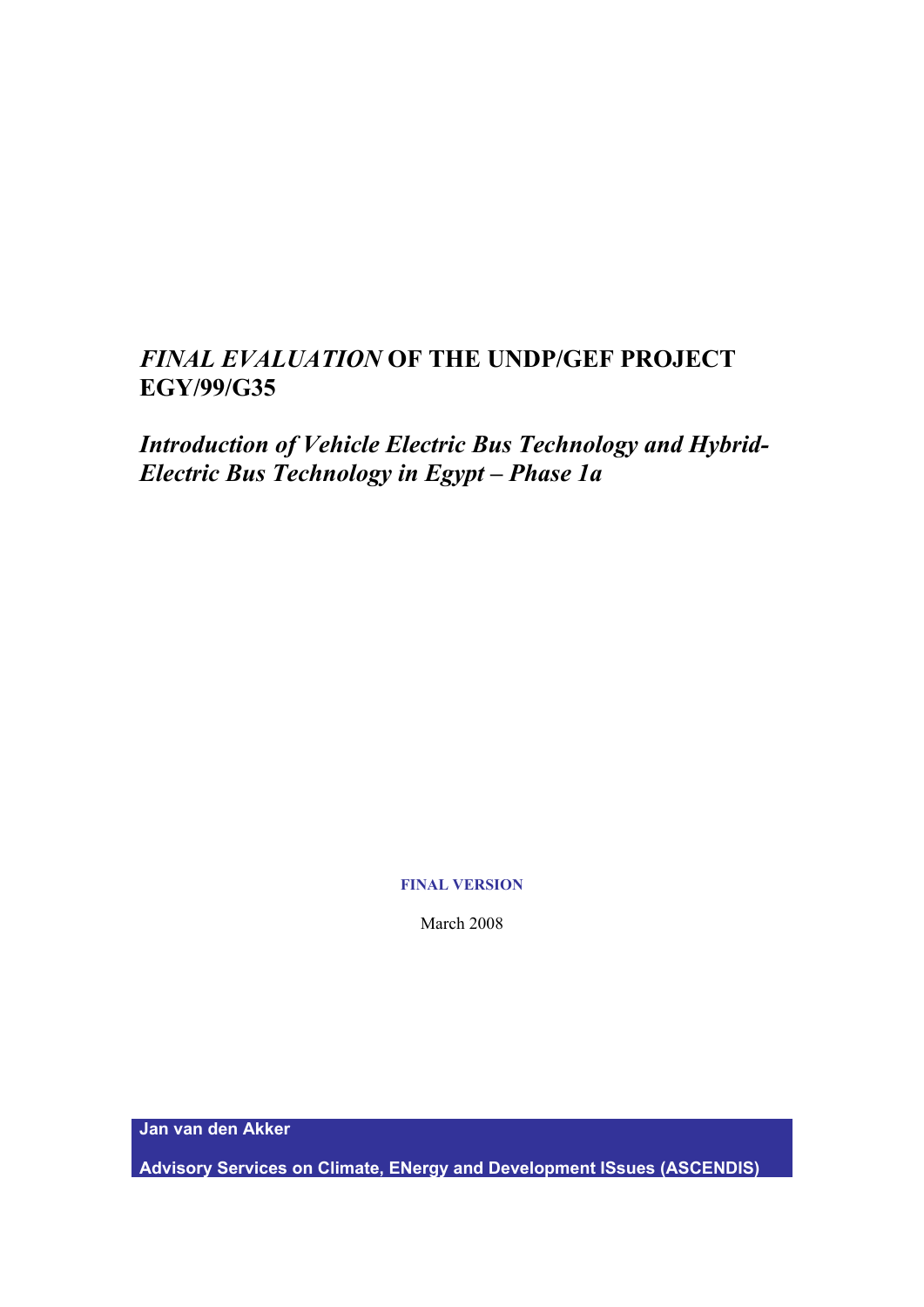# <span id="page-1-0"></span>**LIST OF ABBREVIATIONS**

| μ<br><b>AFICO</b><br>APR-PIR | micro<br>Automotive Feeding Industries Co.<br>annual project report for UNDP/GEF projects |
|------------------------------|-------------------------------------------------------------------------------------------|
| <b>AVS</b>                   | Advanced Vehicle Systems, Inc.                                                            |
| <b>CNG</b>                   | compressed natural gas                                                                    |
| CO.                          | carbon monoxide                                                                           |
| CO <sub>2</sub>              | carbon dioxide                                                                            |
| <b>EEAA</b>                  | Egyptian Environmental Affairs Agency                                                     |
| GEF                          | Global Environment Facility                                                               |
| km                           | kilometre                                                                                 |
| LE                           | Egyptian pound                                                                            |
| MJ.                          | $megajoule (= million Joule)$                                                             |
| $N_2O$                       | nitrous oxide                                                                             |
| NGM                          | New Generation Motors Corporation                                                         |
| NO <sub>x</sub>              | nitrogen oxides                                                                           |
| O&M                          | operation and maintenance                                                                 |
| <b>SCA</b>                   | Supreme Council for Antiquities                                                           |
| <b>SCAT</b>                  | Southern Coalition for Advanced Transportation                                            |
| SO <sub>2</sub>              | sulphur oxide                                                                             |
| <b>UNDP</b>                  | United Nations Development Programme                                                      |
| USD                          | US dollar                                                                                 |
| US\$                         |                                                                                           |
| $W_{p}$                      | peak Watt                                                                                 |

Exchange rate: US\$ 1 = LE 5.6 (average 01/01-22/02/2008)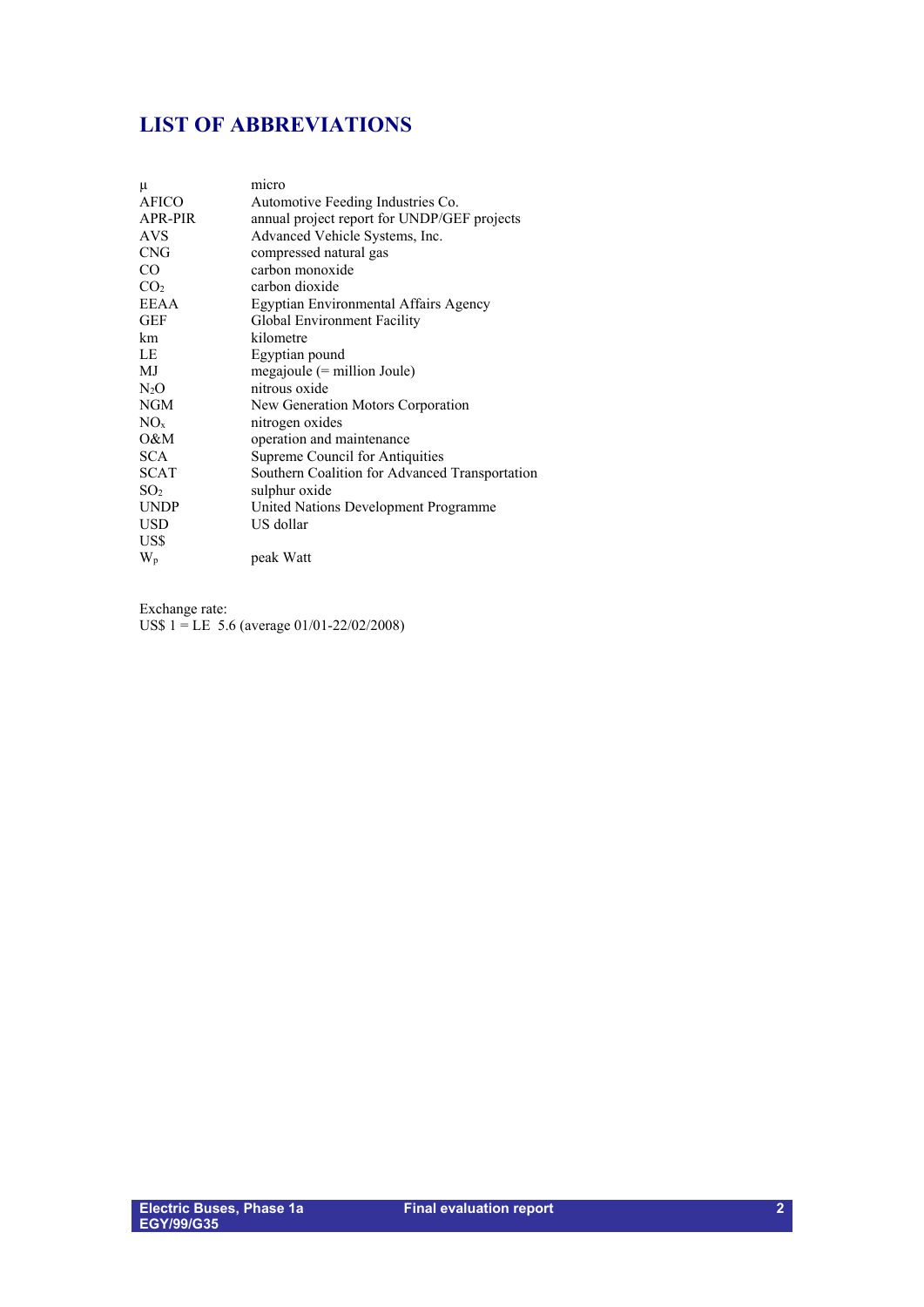# <span id="page-2-0"></span>**EXECUTIVE SUMMARY**

Urban air pollution is a major environmental problem in Egypt. Among the world's largest cities with over 16 million people, Cairo belongs to the 20 most polluted cities in the world. With respect to public transportation in Cairo, more than 3.6 million commuters ride the some 13,000 buses daily. A plan for reducing the pollution levels in Egypt and effective abatement of greenhouse gases globally must therefore address transportation.

The high level of air pollution is creating various types of problems:

- Environmental impacts, such as greenhouse emissions and photochemical smog
- Health problems caused by the smog and other air pollutants
- Degradation of national monuments; high pollution causes acid rain to corrode building materials, while also the vibrations of heavy duty buses that go to and from these places can cause less stable structures to collapse.

Hybrid-electric (diesel hybrid or CNG hybrid) buses have an auxiliary power unit to generate power and have less tailpipe emissions than diesel or CNG buses. Electric vehicles have zero tailpipe emissions because no fossil fuels are burnt on-board and it derives its energy from battery storage devices. A total fuel-cycle analysis also has to take into account from energy generation and transportation to the tank. Even then, electric buses will be cleanest, followed by CNG-hybrid, diesel-hybrid, CNG and diesel buses. Unfortunately, in terms of investment cost the opposite will be true, electric buses are more expensive than CNG buses, which are more expensive then diesel buses. On the other hand, electric buses have lower operation and maintenance costs than diesel buses. In the end, the total investment and operation cost over the bus's lifetime will thus depend on the actual investment cost, price of electricity and price of diesel. In this respect it should be noted that Egypt produces diesel buses ranging from small to large deluxe buses. The investment cost of an electric bus can be lowered if (part of) the electric engine and drive system can be manufactured in Egypt. With respect to pricing, both electricity (of which some 80% generated using natural gas) and diesel fuel are subsidised in Egypt, which should be taken into account when doing a feasibility analysis.

To promote electric and hybrid-electric buses in Egypt, assistance was sought from the United Nations Development Programme (UNDP) with financial support from the Global Environment Facility (GEF). The basic concept was to have a **multi-phase programme** with an initial phase 1, in which 24 electric buses would be tested, mainly in the touristy historic sites, such as Giza, Luxor and Sakara. Electric and hybrid-drive systems of the buses would be integrated into Egyptian buses produced by local manufacturers. This phase would be followed by a Phase 2, in which more buses would be employed, not only at historic sites, but also in downtown routes (electric buses) or electric-hybrid buses on longer routes between Cairo centre and its satellite towns and its airport. Phase 2 would also encompass a more detailed study on the possibility of local manufacturing of the electric drive systems. In a subsequent third phase such completely locally manufactured electric buses would be tested at various sites throughout the country.

The overall **objective** of this programme was "to introduce to Egypt a viable electric, hybridelectric, and eventually fuel cell technology program that would have significant benefits and sustainability in various segments of the country".

It was decided to split Phase 1 in two; in Phase1a, two buses would be tested (with GEF support) and a proposal for Phase 1b would be formulated, in which 22 more buses would be tested. The Egyptian Environmental Affairs Agency (EEAA) was the national executing agency in charge of overall coordination with the various stakeholders, while the Social Fund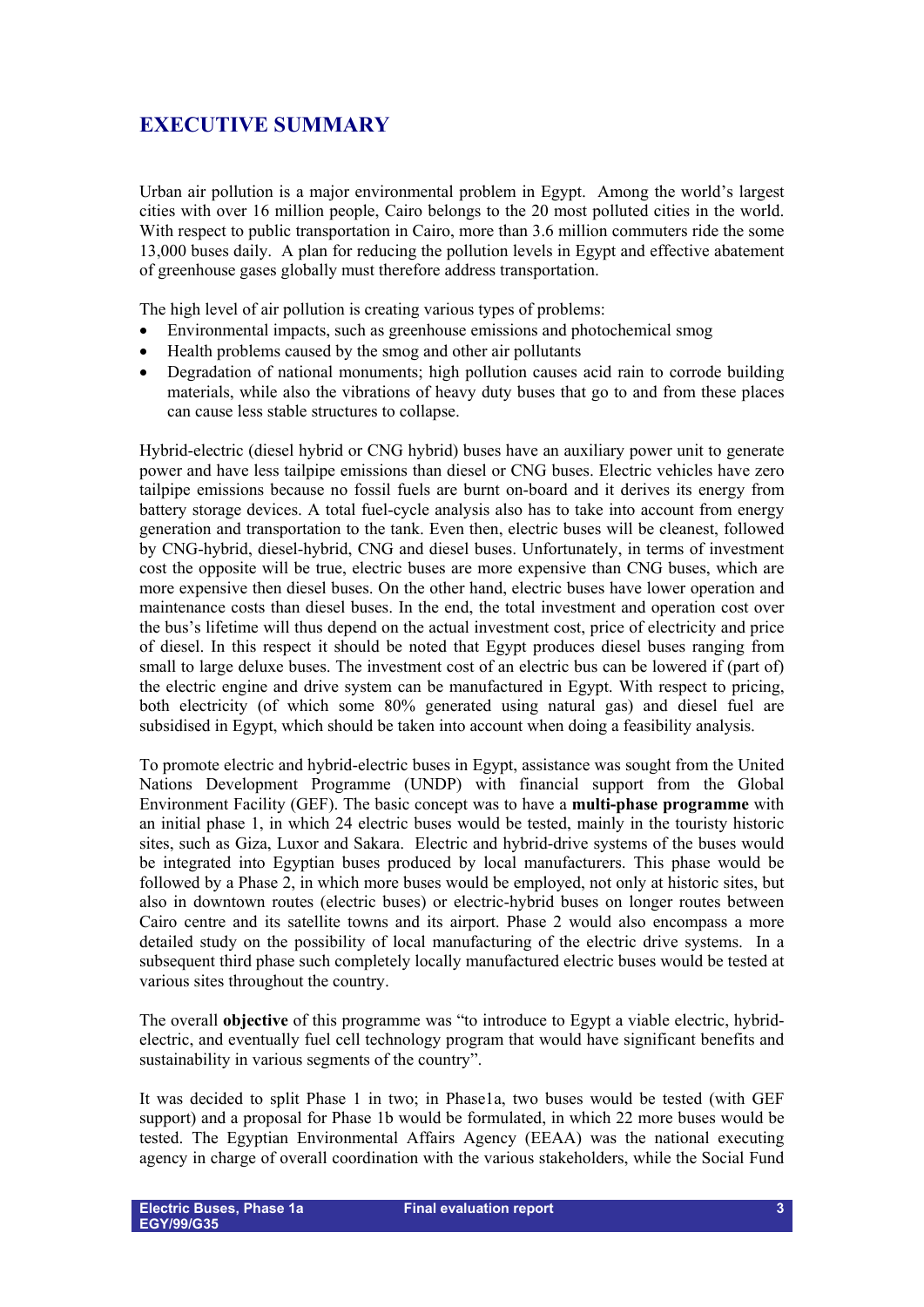for Development (SFD) responsible for project implementation. The total cash budget for the Phase 1a project originally was US\$ 1.714 million, of which US\$ 0.7486 million provided by GEF, US\$ 0.3154 million in cash by EEAA and US\$ 0.1 million by SFD.

The Project Document mentions the following **outcomes** of Phase 1a:

- 1. Enhanced experience on electric buses by building on the monitoring of the operation of the two test vehicles;
- 2. Enhanced capacity of transportation authority managers and operation and maintenance personnel to participate in the programme;
- 3. Creation of the basis for the launching of the next phase.

In accordance with GEF regulations, a Final Evaluation has to be carried out under the responsibility of GEF-implementing agency (i.e. UNDP) by an external evaluator. Final evaluations are intended to assess the relevance, performance and success of the project. For this purpose, an international consultant, Mr. Van den Akker, was fielded to Egypt from 3 to 7 February. This report describes the major findings, recommendations and lessons learned resulting from the final evaluation of Phase 1a.

The key **accomplishments** of the project can be described as follows:

- 1. After signing the Project Document in March 2000, a request for proposal was issued for the supply of two electric buses, maintenance for one year and associated training and consultancy services. The contract of US\$ 979,600 was awarded to a consortium formed by New Generation Motors Co. (NGM), USA; Advanced Vehicle Systems (AVS), USA; and Automotive Feeding Co. (AFICO), Egypt. Due to institutional problems (such as Customs issues), political problems (the 9/11 attach on USA in 2001) and technical problems (e.g., the electric drive system of the first bus had to be sent for repair), the delivery of the buses got delayed. The first bus arrived late 2001 and the second one late 2002. Ownership was transferred to the Supreme Council of Antiquities that decided to transfer the place of operation from the Giza Pyramids to the Hatshepsut Temple near Luxor. A maintenance contract was signed with the consortium for the period 2003-2006.
- 2. Local technical staff (e.g., AFICO) was trained on the operation and maintenance of the buses, while the interest among transport officials, government agencies and private sector (bus manufacturers) was raised at a workshop in September 2002.
- 3. An environmental and socio-economic impact analysis was carried out in 2003 by NGM Corporation. Unfortunately, no follow-up phase was formulated as by 2002 it became clear that, due to changing priorities regarding sustainable transportation, GEF funding was no longer applicable.

The major **conclusion** resulting from the evaluation analysis can be summarized as follows. The Evaluator believes that Phase 1a has facilitated a first experience with employing electric buses in Egypt and has provided useful insights in the acquisition, operation and maintenance issues involved. However, the intended follow-up in form of the Phases 1b and 2 has never been realized. While the withdrawal of GEF funding is regrettable, this should not have been an excuse for the Egyptian entities involved (EEAA, SFD, SCA) as well as interested private sector players (such as the AFICO/Ghabbour company) not to undertake any serious effort. Given the fact that Phase 1a was intended to be a preparatory phase, but no real follow-up has materialised (so far), the Evaluator rates the project's results as '*marginally satisfactorily*'.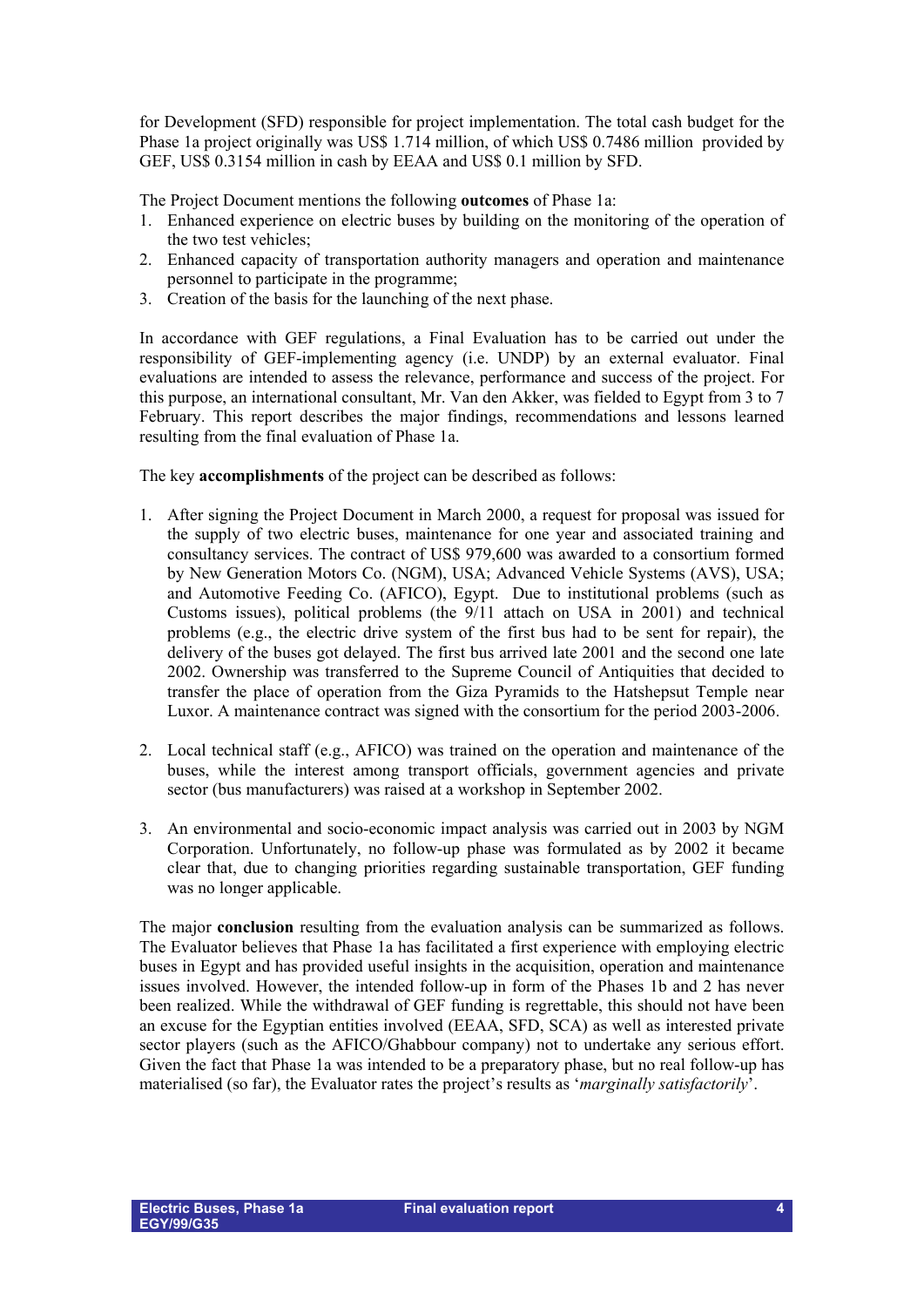The Evaluator has the following **recommendations:**

GEF support for a follow-up **phase 1b** seems unlikely at this moment and in the coming years. Other ways of financing needs to be explored and these are likely to come from Egyptian sources itself. The SCA should not acquire or operate these buses itself; its task is to safeguard Egypt's national heritage, not act as bus operator. Instead a concession could be awarded to a company after a competitive bidding process. In such a scheme, the company is given the exclusive obligation to provide electric buses and passenger transport in the service area. The rationale for this approach is that concessionaires will be able to provide the most cost-effective services, because they are free to select the electric bus technology (brand, technology, size). Here, the SCA (together with local transport authorities, if required) would oversee the bidding process, negotiate the contract and monitor its compliance. Thus, such a new-style Phase 1b could try the employment of about 20-25 buses in various concession areas at various historic sites (Giza, Sakara, Luxor, etc.) A fee structure for the buses should be studied and implemented, attractive enough for bidders to participate.

## In **Phase 2:**

- The operation of electric buses would be replicated and extended to other historic sites. The SCA has estimated that to implement such schemes at the major historic sites in Egypt would require some 120-150 buses.
- The larger the market for electric vehicles, the more interesting it will be for Egyptian companies to set up the necessary technology and manufacturing infrastructure. Also, environmentally speaking, electric buses will have more impact if utilized in the downtown areas of Egypt's big cities such as Cairo or Alexandria. In Cairo, demand for mobility has far outpaced the capacity of the (public) transport system to cope. Already, Cairo's traffic jams are notorious. Together with the EEAA, UNDP has presented a proposal on 'Sustainable Transport' for GEF co-funding. This project will have various components, among others, the "introduction of high-quality integrated public transport services for Cairo and its satellite cities that connect to the existing metro lines" as well as "transport demand management" measures. Although formally electric buses are not part of this new UNDP/GEF proposal, it should be explored if some of the buses to be employed (the investment will be financed as part of the non-GEF resources) in could not be electric buses, on the shorter stretches, or electric-CNG hybrid vehicles, on longer routes.
- A study should be made on the economic feasibility of manufacturing (parts of) the electric drive system in Egypt. Egypt has the infrastructure for the production of highquality buses that range form 6 metre minibuses to large deluxe long-distance buses. Only the engine and driveline components are imported from international companies, such as GM, Scania, etc. Thus, the existing bus production know-how can be extended to incorporating electric or electric-hybrid drivelines.

In terms of **lessons learned** one can conclude that with introduction of a new technology in a country, such as electric vehicles, unexpected issues will occur. Testing the buses at various sites (Giza, Luxor) under different conditions encountered several delays, but enabled to determine the required specifications adjusted to suit the Egyptian environment. This is a learning process also, in which Egyptian technicians gained a first experience by fixing problems on-site. The Evaluator suggests that such invaluable lessons learned are taking into account should the programme move to a follow-up phase.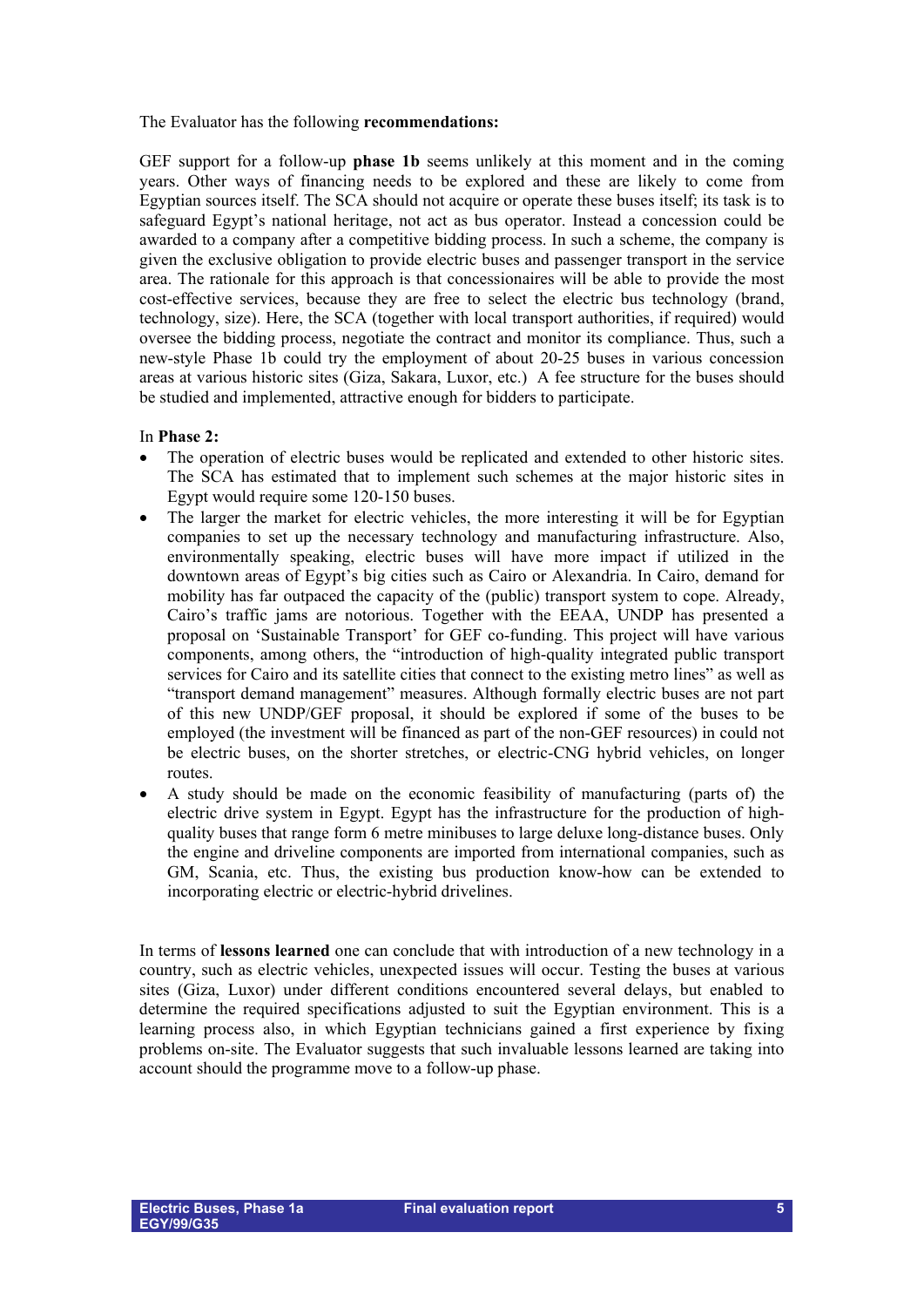

*Source: United Nations Cartography Section*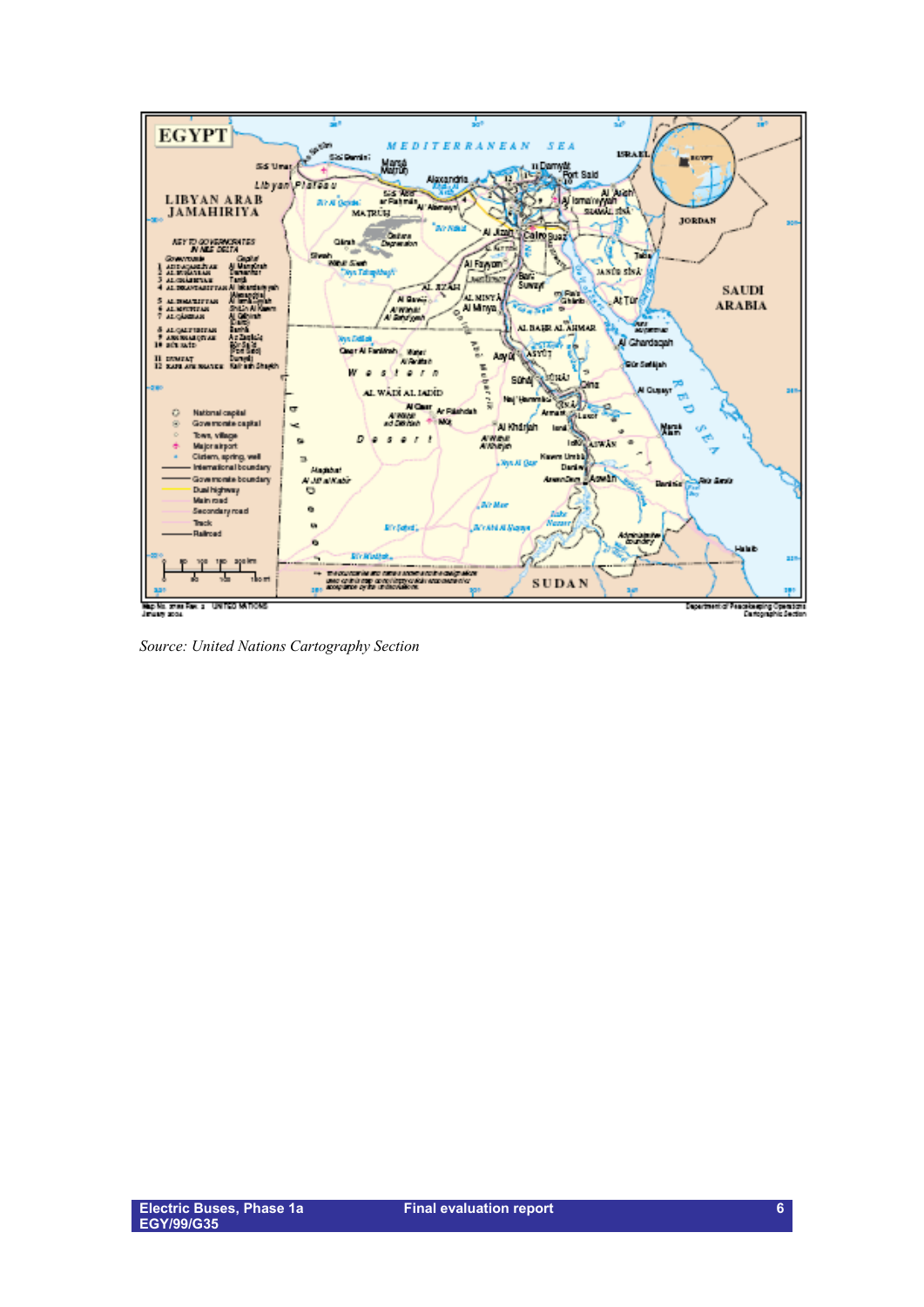# <span id="page-6-0"></span>**TABLE OF CONTENTS**

| $\mathbf{1}$ .  |                                                             |  |
|-----------------|-------------------------------------------------------------|--|
| 1.1             |                                                             |  |
| 1.2.            |                                                             |  |
| 1.3             |                                                             |  |
| 2.              |                                                             |  |
| 2.1             |                                                             |  |
| 2.2.            |                                                             |  |
| 2.3             |                                                             |  |
|                 | 2.3.1                                                       |  |
|                 | 2.3.2                                                       |  |
|                 | 2.3.3                                                       |  |
|                 | 2.3.4                                                       |  |
| 3.              | <b>CONCLUSIONS, LESSONS LEARNED AND RECOMMENDATIONS  23</b> |  |
| 3.1             |                                                             |  |
|                 | 3.1.1                                                       |  |
|                 | 3.1.2                                                       |  |
| 3.2             |                                                             |  |
|                 | 3.2.1                                                       |  |
|                 | 322                                                         |  |
| <b>ANNEX A.</b> |                                                             |  |
| <b>ANNEX B.</b> |                                                             |  |
| B.1             |                                                             |  |
| B.2             |                                                             |  |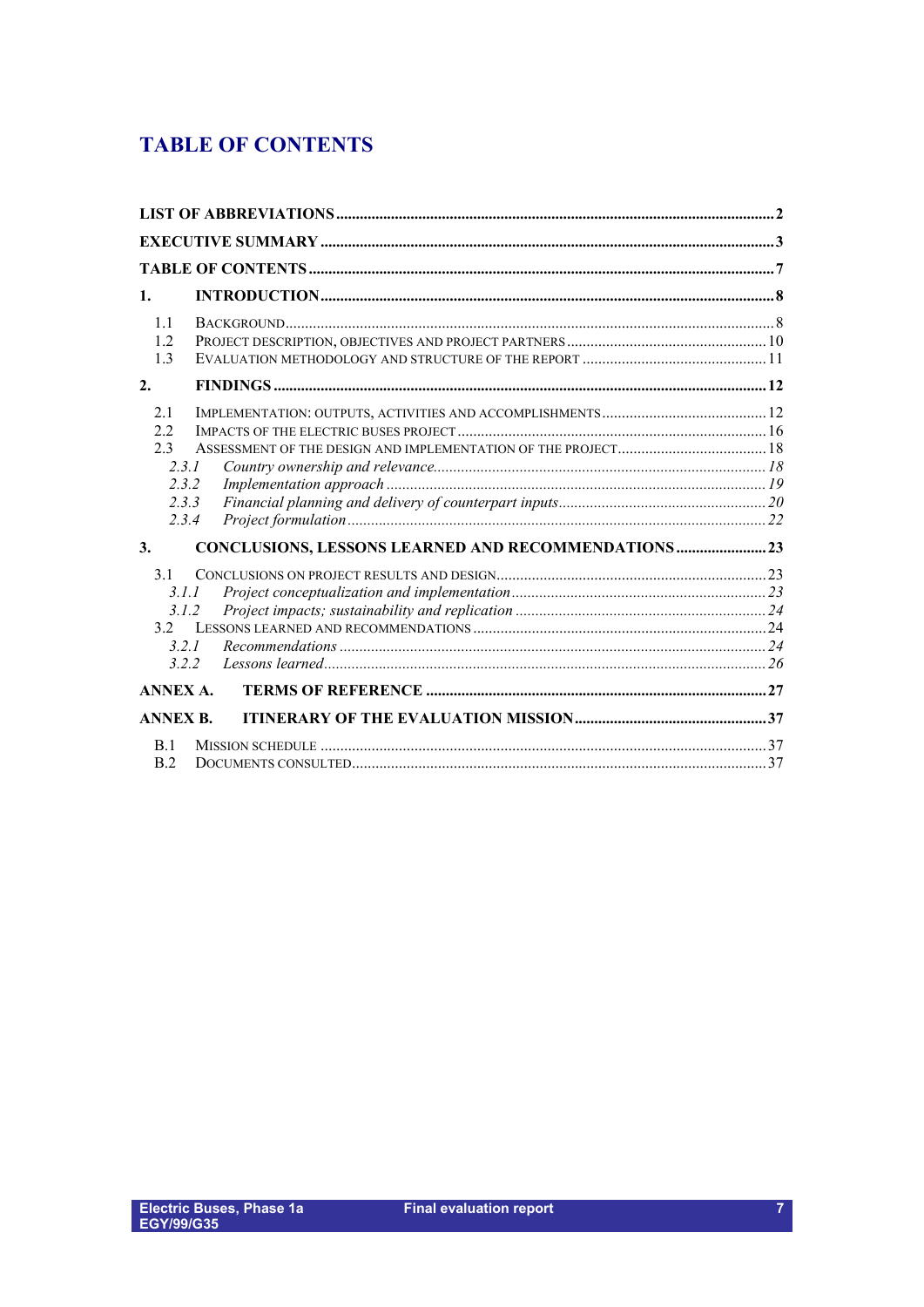# <span id="page-7-0"></span>**1. INTRODUCTION**

The final Evaluation Report is divided into three sections. This first section provides general background of the project 'Introduction of Viable Electric and Hybrid-Electric Bus Technology in Egypt", purpose of evaluation, project implementation setup, partners and major stakeholders and evaluation methodology. The next section dwells on findings from the reports and from interactions with stakeholders. In the third section, conclusions from the observations and findings are discussed in the context of project objectives. These also pertain to sustainability and replicability of project and lessons learned. The section ends with providing generic recommendations for the dissemination of electric buses in Egypt.

## <span id="page-7-1"></span>**1.1 Background**

Urban air pollution is a major environmental problem in Egypt. Among the world's largest cities with over 16 million people, Cairo belongs to the 20 most polluted cities in the world (see Table 1 below).

| Pollutant               | Concentration ( $\mu$ g/m <sup>3</sup> ) | U.S. standard ( $\mu$ g/m <sup>3</sup> ) |
|-------------------------|------------------------------------------|------------------------------------------|
| Sulphur dioxide $(SO2)$ | 40-156 annual mean                       | 80 annual mean                           |
| Particulates            | 349-857 annual mean                      | 75 annual mean                           |
| Nitrogen oxides $(NOx)$ | 90-750 hourly mean                       | 100 annual mean                          |
| Carbon monoxide (CO)    | 1,000-18,000 hourly mean                 | 40,000 1-hour; 10,000 8-hour mean        |
| Lead                    | $0.5 - 10$ annual mean                   | 1.5 quarterly mean                       |
| Ozone $(O_3)$           | $100-200+$ hourly maximum                | 235 hourly maximum                       |

**Table 1 Concentrations of air pollutants in Cairo**

*Source:* NGM (2003)

The high level of air pollution is creating various types of problems:

- *Environmental effects.* The main negative effects are the *greenhouse effect* (caused by the release of greenhouse gases in the combustion of fossil fuels in the vehicles' engines, such as carbon dioxide  $CO_2$  and nitrous oxide N<sub>2</sub>O), *acid rain* (occurring when water vapour reacts with sulphur and nitrogen dioxides, producing sulphuric and nitric acid) and *photochemical smog* (consisting of ozone and chemical compounds formed under the influence of sunlight from  $NO<sub>x</sub>$  and volatile organic compounds released in fossil fuel combustion)
- *Health impacts*. The photochemical smog and pollutants such as  $CO$ ,  $NO<sub>x</sub>$ ,  $NO<sub>2</sub>$ , particulates and other compounds directly affect the lungs-respiratory system and increase the chances of cardio-vascular diseases. According to the Egyptian Environmental Affairs Agency (EEAA), approximately 15,000 to 25,000 people die every year in Cairo related to air pollution and between and 90 million to 270 million sick days per year are lost. Lead maybe causing a lowering of children's IQ by four to five points.
- *Degradation of national monuments.* Acid precipitation and other toxins can corrode building materials. Combined with the vibrations from large diesel buses, high pollution can lead to the collapse of some of the ancient structures. With the high pollution level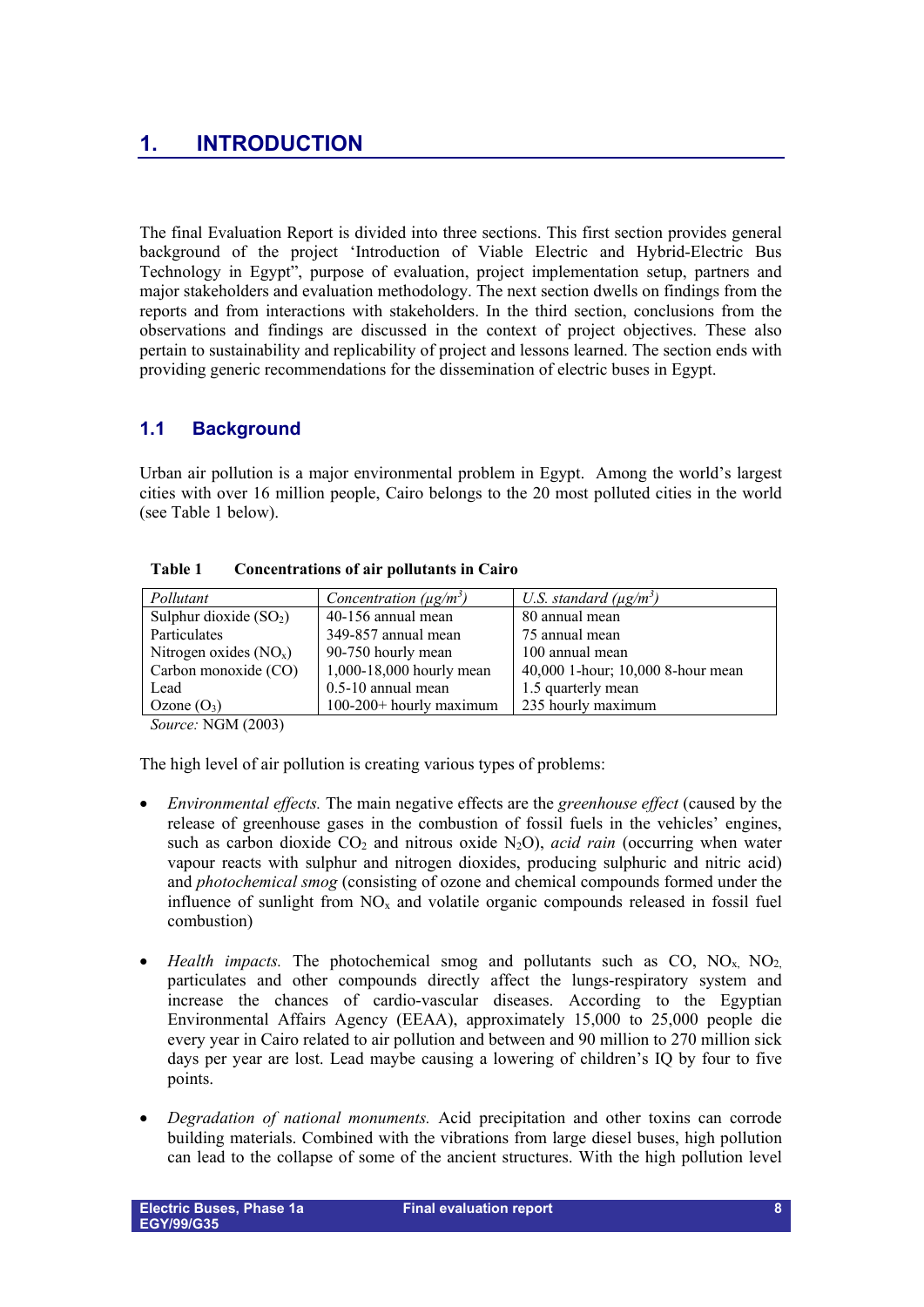and traffic congestion in Cairo in the short run and the possible decay of monuments in the longer run, Egypt will be less attractive as a tourist destination.

Recent developments in Egypt, such as phasing out of leaded gasoline and the introduction of CNG in the transport sector, have led to dramatic decreases in lead and particulate concentrations. With respect to public transportation in Cairo, more than 3.6 million commuters ride the 3,300 buses and 700 minibuses of the Public Transport Authority daily, and another 800,000 ride the 700 buses of the Cairo Bus Company<sup>[1](#page-8-0)</sup>. A plan for reducing the pollution levels in Egypt and effective abatement of greenhouse gases globally must address transportation.

## **Box 1 Alternative vehicle technologies for public transportation**

An *electric bus* has zero tailpipe emissions by nature because it burns no fossil fuels on- board and derives its electric energy from battery storage devices. Battery options include lead-acid, nickelcadmium, nickel-metal-hydride, and lithium-ion. While the limited range of electric buses may be perceived as a problem for long-distance travel, these types of buses are in fact the easiest to implement in existing transport systems because they do not require a new fuelling infrastructure, because depots can be equipped with charging stations. Batteries are charged off-board and are placed in the buses in a swap-out operation in approximately 10 minutes. Recycling of batteries is not a major issue because currently lead-acid batteries are recycled as part of the normal system for automotive batteries. Investment cost may be viewed as being high up front (see Section 2.2). However, with higher volume, leasing options, and operational life cycle accounting, electric vehicles will eventually have a lower cost per km travelled.

*Hybrid-electric buses* have an auxiliary power unit (APU) which is placed on the bus to generate electricity. The APU could take on any form ranging from compressed natural gas or diesel turbine, to small gasoline internal combustion engine, or any combination. The primary purpose of the APU is to extend the range of an electric bus, and in some instances, provide load balancing. To go from fossil-fuels to hybrid-electric is literally the addition of an APU engine and plugging a wire to the bus power system. The drive train does not change. One advantage is that the technology is well-known and being used in passenger vehicles. While hybrid-electric buses can be classified as "low emission" (less than gasoline or diesel), but a larger investment is required in comparison with diesel-fuelled buses.

A *fuel-cell bus* is similar in concept to the hybrid-electric, in that the fuel cell is mounted in the bus and plugged into the power system. The difference is that batteries could be eliminated completely when using a fuel cell. The advantage of the fuel cell / electric bus (without on-board reformer) is that it is 'zero-emission' since electricity is generated by combining hydrogen stored on-board in a tank with oxygen from the air. A reformer-based fuel cell bus is similar to a hybrid-electric in that some form of fuel, such as methanol, is utilized to extract the hydrogen. The disadvantage, today, is that the fuel cell cost is on the order of \$20,000 per kWatt (because of the platinum parts); it requires hydrogen which has to be generated off-board and transferred to the bus tank. The cost of new infrastructure might however not be to prohibitive if used for urban transport and if vehicles can be refuelled at a depot on the transport corridor. The technology is in the precommercialization stage. Due to lack of practical experience with the technology, maintenance (lack of skilled labour) can be an issue as well.

<span id="page-8-0"></span><sup>-</sup>1 Source: Project Document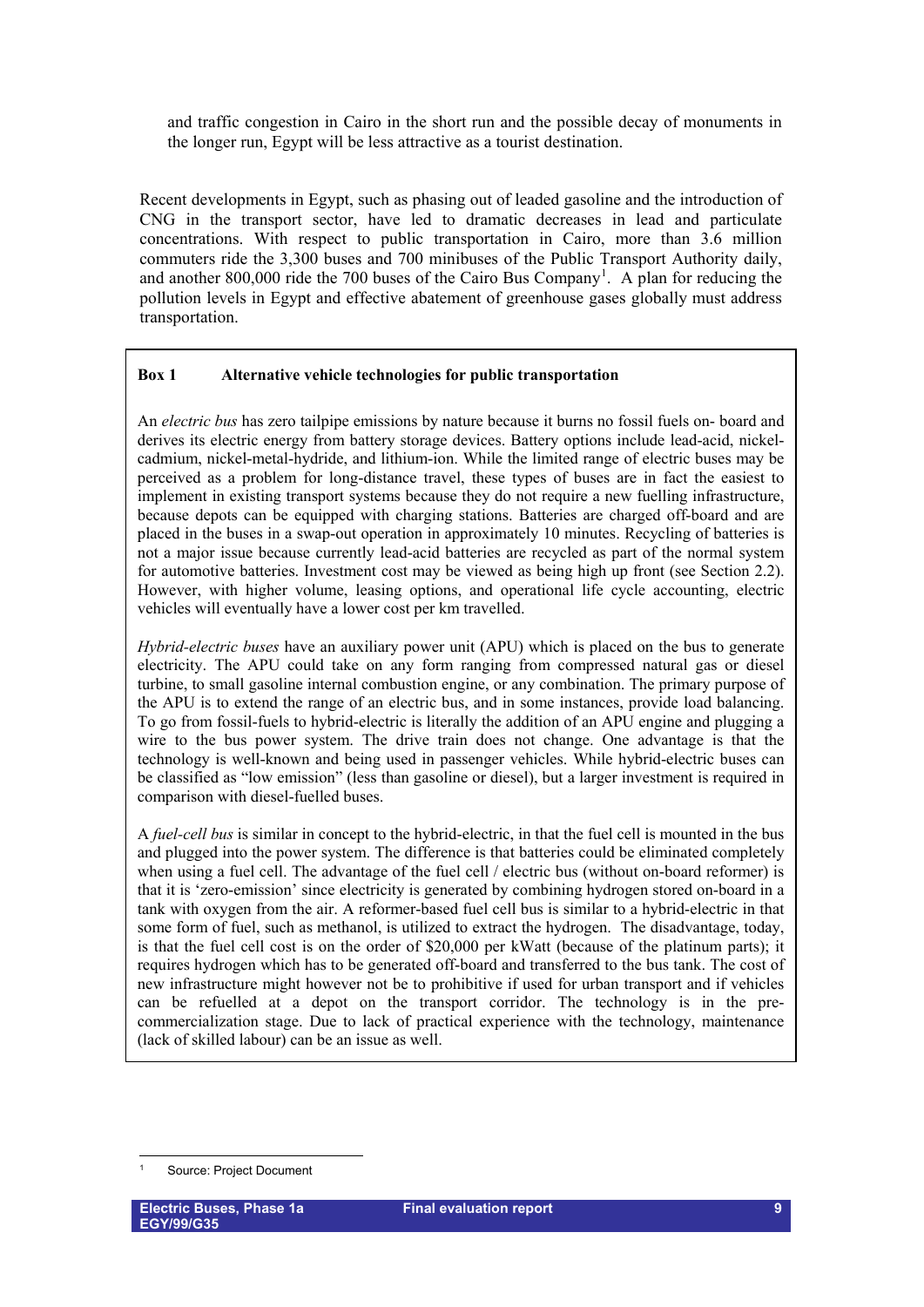## <span id="page-9-0"></span>**1.2 Project description, objectives and project partners**

The main **objective** of the project is "to introduce to Egypt a viable electric, hybrid-electric, and eventually fuel cell technology program". The proposed project consists of a multi-year, plan, consisting of three **phases**:

- *Phase 1a, is the phase evaluated in this evaluation report. It encompasses the following* main tasks:
	- o Obtaining practical experience with the acquisition and operation of electric buses;
	- Enhancing capacity of transport and technical staff on operation and maintenance;
	- o Preparation of the follow-up phase(s)
- *Phase 1b*, the follow-on stage was planned to involve the completion of the pilot phase 1, in which 22 more electric and electric-hybrid buses would be brought into Egypt. By the end of phase 1, a technology transfer and commercialization plan would exist, based on real demonstration bus routes, for production of viable electric and hybrid-electric buses in Egypt. This would enable the expansion of the bus routes and the addition of new routes in other historic sites, in Greater Cairo, and in other major cities such as Alexandria.
- In *Phase 2,* the imported electric and hybrid electric drive systems would be integrated into Egyptian-made buses with a local manufacturer. Thus, local manufacturing would enhance the economic benefits and reducing the overall cost of the buses. Several buses would be locally produced and placed in service at historic sites and at various downtown city locations. A more comprehensive study on the economic feasibility of full manufacturing of the entire drive system, and future economic impact would be performed.
- In *Phase 3* of the programme, the complete bus and electric drive-trains would be completely manufactured in Egypt by establishing a manufacturing facility in Egypt to produce the components of the electric drive system for integration in Egyptian built buses and for worldwide export. Motors, controllers, battery management systems, and other critical components would be produced through this new venture. With Egypt's high tariffs on imported goods, the net cost of the electric driveline could be much lower when produced in Egypt. Again, a number of locally manufactured electric or hybrid buses would be produced and placed in service at various sites throughout the country, for performing shakedown testing. Upon implementation of the third phase of the program, Egypt would have become a major producer and possibly exporter of advanced electric and hybrid electric vehicles to neighbouring countries and for the worldwide market.

To implement such a multi-phased programme, assistance was sought from the United Nations Development Programme (UNDP) with financial support from the Global Environment Facility (GEF). Phase 1a started with the signature of the Project Document in March 2000 and ended operationally in June 2006. For reasons that will be explained in the next chapter, the subsequent follow-up phases (as outlined above) were never implemented.

The total budget for the Phase 1a Project was US\$ 1.714 million, of which US\$ 0.7486 million provided by GEF and US\$ 0.4154 million by the Egyptian counterparts in cash and US\$  $0.55$  in-kind<sup>[2](#page-9-1)</sup>.

The Egyptian Environmental Affairs Agency (EEAA) has been the principal national executing agency for the bus pilot project and been responsible for the overall local

<span id="page-9-1"></span> $\frac{1}{2}$  Social Fund for Development: US\$ 315,430; Egyptian Environmental Protection Agency, US\$ 100,000 and US\$ 550,000 as in-kind contribution from the Southern Coalition for Advanced Transportation (SCAT), a non-profit technology transportation consortium, based in Atlanta, USA.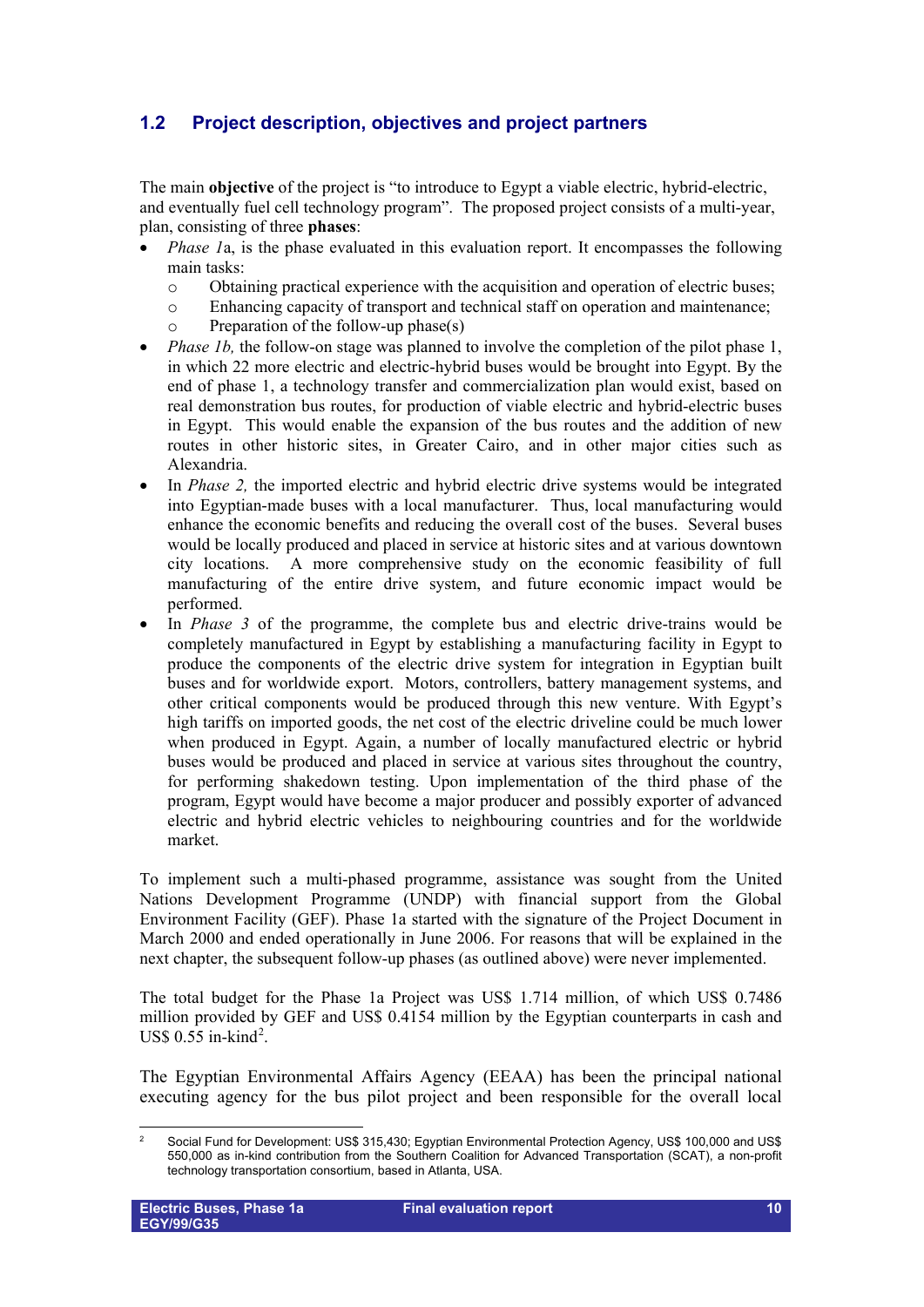coordination between the stakeholders until the completion of Phase I. EEAA has managed the Project in close cooperation with the Social Fund for Development (SFD).

The SFD, as the national implementing agency for the project, set up a Steering Committee in 2000 that will assist with directing the project and insure that it meets the objectives of the main stakeholders, including the Ministry of Culture and the Supreme Council for Antiquities (SCA). The Steering Committee first met in May 2001 and has met about 5 times during 2001-2003. Member of the Steering Committee included SFD, SCA, EEAA, Giza Governate and the Project Manager<sup>[3](#page-10-1)</sup>.

## <span id="page-10-0"></span>**1.3 Evaluation methodology and structure of the report**

According to standard UNDP/GEF regulations, an independent evaluation is needed at the end of project. Final evaluations are intended to assess the relevance, performance and success of the project. It looks at early signs of potential impact and sustainability of results, including the contribution to capacity development and the achievement of global environmental goals. It will also identify/document lessons learned and make recommendations that might improve design and implementation of follow-up phases or of other UNDP/GEF projects.

Mr. Jan van den Akker, owner of the consultancy bureau Advisory Services on Climate, Energy and Development Issues (ASCENDIS), hereafter referred to as 'the Evaluator', was selected to undertake the final evaluation of the Phase 1a Project.

The Evaluator adopted the following methodology:

- Review of the relevant project documentation, such as the Project Document, the final Report of Phase 1a, Contract for the Supply of Two Buses (between SDF and NGM Corporation), as well as annual project expenditure sheets
- A mission was undertaken to Egypt from 3-7 February 2008 to meet the key stakeholders in Cairo and visit Luxor, the site of operation of the two electric buses

During the mission, discussions were held with the former Project Manager and former Minister of State of Environment as well as representatives from the EEAA, SDF and SCA (see Annex B for more details on the schedule of meetings).

<span id="page-10-1"></span> $\frac{1}{3}$  Issues discussed at the Steering Committee meetings were, for example, approval of the selection of the bus supplier, reports of the bus tests and the technical problems faced in the operations and negotiations with NGM, approval of holding the NGM workshop, the problem of releasing of the first bus from customs and proposed means to solve the problem, moving the bus operation from Giza to Luxor and handover of the buses to SCA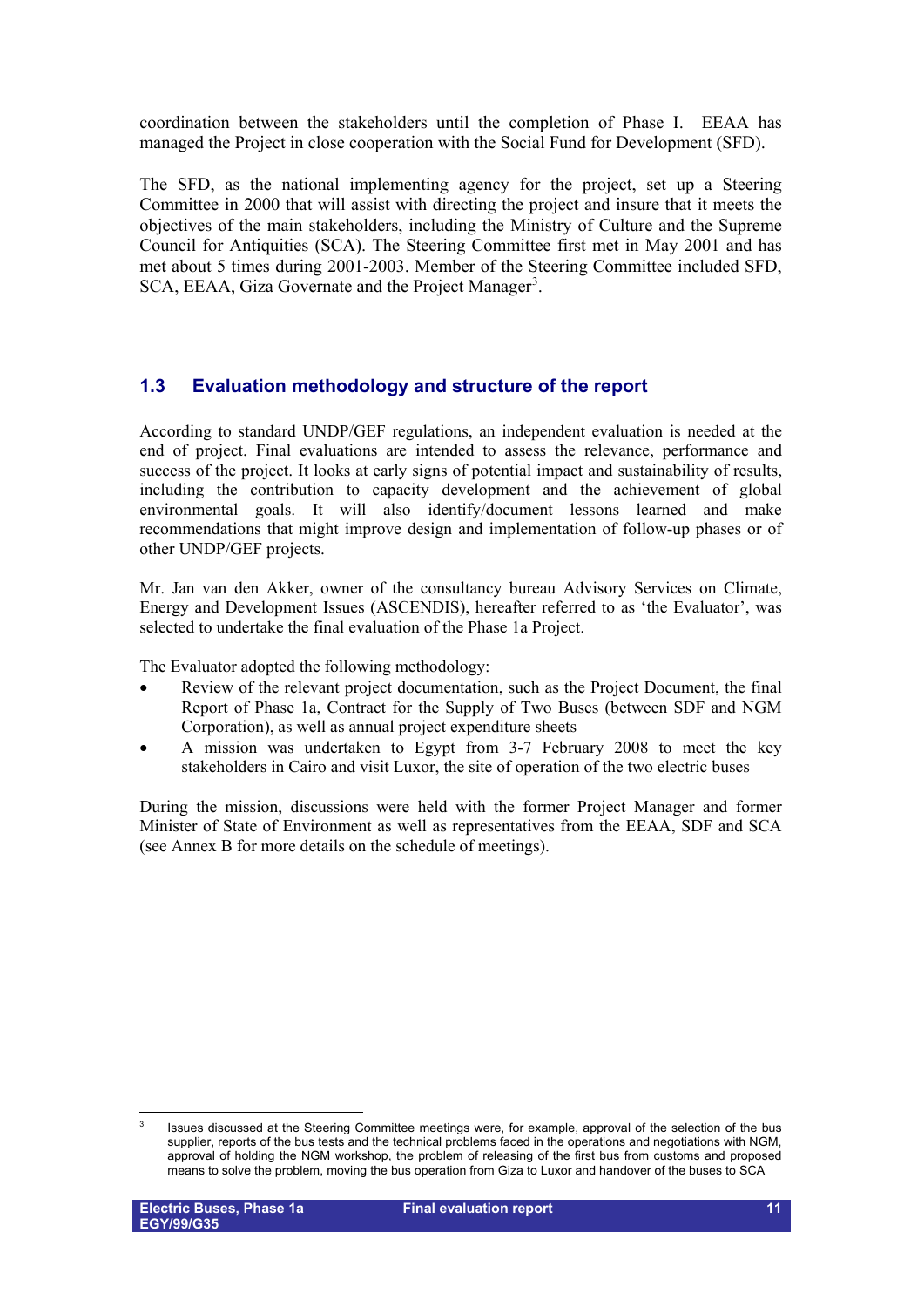## <span id="page-11-1"></span><span id="page-11-0"></span>**2.1 Implementation: outputs, activities and accomplishments**

For each of the three outcomes, as mentioned in paragraph 1.2, this chapter assesses the progress in the implementation of the project's outcomes and outputs, following the format for reporting outcomes as given in the annual project implementation review reports (APR-PIRs) and list of activities as given in the Project Document (ProDoc).

## **Objective**

"Introducing a viable programme for replacing diesel buses with electric, hybrid-electric, and, as applicable, fuel-cell buses"

| Indicators for the<br>Development Objective                                                                                                                                                                 | Baseline and target value                                                                                                                                                                                   | Actual value 2006                                                                                                                                                                                                     |
|-------------------------------------------------------------------------------------------------------------------------------------------------------------------------------------------------------------|-------------------------------------------------------------------------------------------------------------------------------------------------------------------------------------------------------------|-----------------------------------------------------------------------------------------------------------------------------------------------------------------------------------------------------------------------|
| • Demonstration component<br>of Phase 1a completed<br>• Proposal for next phase 1b<br>is agreed and its<br>implementation secured by<br>the commitments of the key<br>stakeholders (including<br>financing) | <i>Baseline:</i><br>• No electric buses<br>Target:<br>• Two buses have been<br>delivered tested and<br>handed over the end user<br>• Proposal and agreements<br>for follow-up phase has<br>been agreed upon | Two electric buses are<br>$\bullet$<br>operational at Luxor<br>The plan to proceed with<br>$\bullet$<br>the follow-up Phase 1b<br>(let alone, a Phase 2)<br>was discontinued (due to<br>changes in GEF<br>priorities) |

## **Outcomes, outputs and activities**

Outcome 1:

"Enhanced experience on electric buses by building on the monitoring of the operation of the two test vehicles"

| Outcome indicator               | Baseline and target value   | Actual value 2006              |
|---------------------------------|-----------------------------|--------------------------------|
| • The two test vehicles are in  | <i>Baseline:</i>            | • SCA is running the two test  |
| regular use and the results     | • No electric buses         | buses; ownership               |
| are presented in a 'final       |                             | transferred in 2003 with       |
| report'                         | Target:                     | maintenance contract with      |
|                                 | • Ownership and             | AFICO until 2006;              |
| Activity (as given in ProDoc)   | responsibility for the      | • Final report prepared by the |
| 1. Identifying and designing    | continuing operation of the | supplier NGM (2003)            |
| potential bus service routes    | buses transferred to SCA    |                                |
| 3. Testing of electric buses in |                             |                                |
| various routes;                 |                             |                                |
|                                 |                             |                                |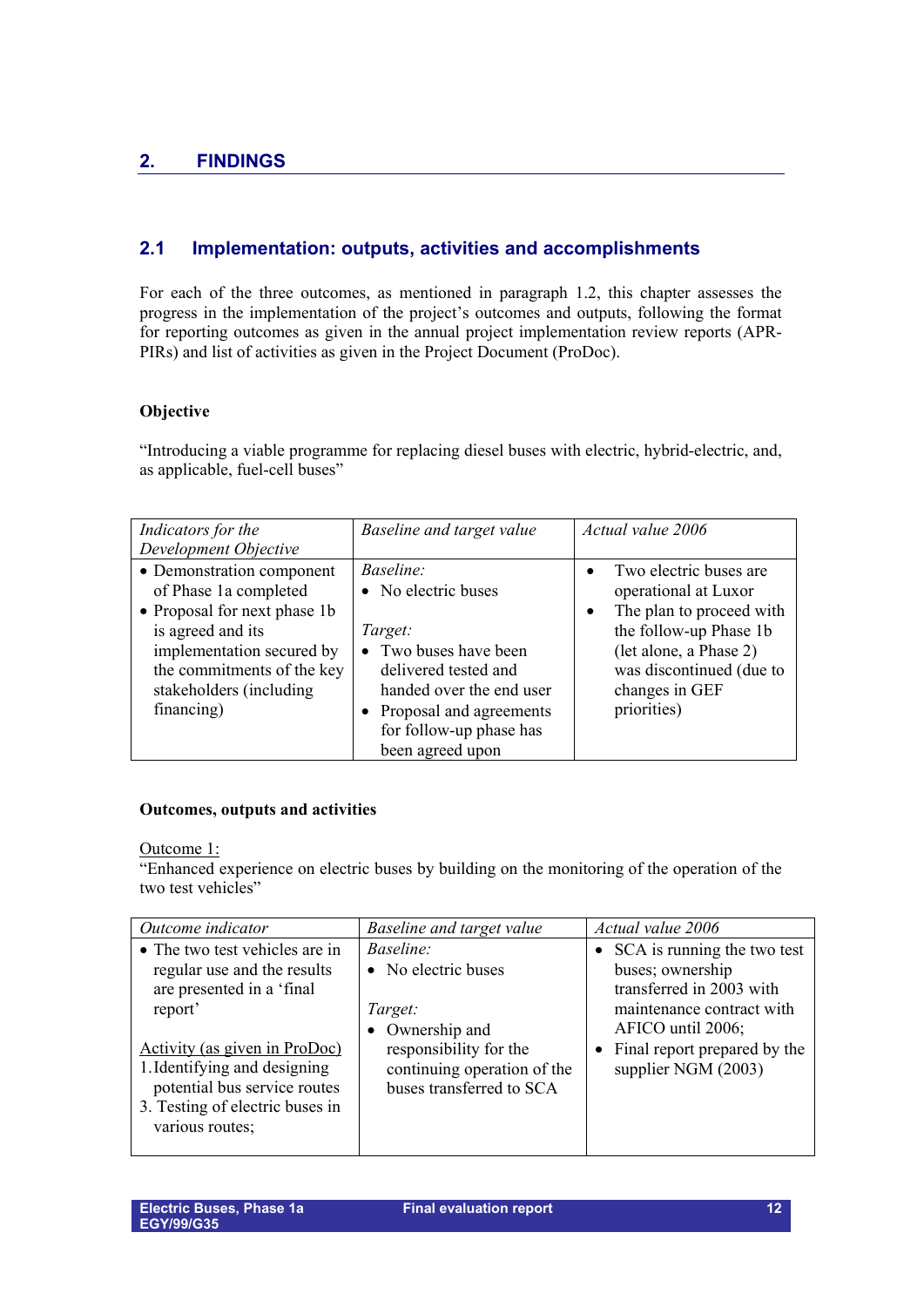#### *Achievements:*

After signing the Project Document in March 2000, a 'request for proposal' was issued (limited tendering) in August 2000 by the SFD for international bus manufacturers to submit proposals jointly with Egyptian private sector partners. A contract was awarded to he New Generation Motors (NGM) Corporation, working together with the Advanced Vehicle Systems  $(AVS)^4$  $(AVS)^4$  and the Egyptian bus manufacturer Automotive Feeding Industries  $(AFICO)^5$  $(AFICO)^5$ , for the delivery of two electric buses. The contract was signed in April 2001.

Regarding the selection of the bus routes, various options were contemplated, such as location in densely populated areas (downtown city centres) or near monuments frequently visited by tourists; maximum length of possible route (80-100 km) and the strategy for battery charging. In the end, it was decided to employ the buses near the Giza Pyramids (see picture below), within the limits of Cairo and at one of the most recognisable places in the world. The idea was coinciding with plans of the Supreme Council of Antiquities to ban diesel buses and other polluting private cars in the immediate area surrounding the Great Pyramids<sup>[6](#page-12-2)</sup>, to be replaced with zero-emission (electric) shuttle buses to operate within the closed area to transport visitors to the sightseeing and rest area stops.



The first bus arrived late 2001, prepared at the facility in the USA and shipped to Egypt. Noting some problems (more details are given in section 2.2), the motor was sent back and only installed again in May 2002. Important first activity was to collect vehicle operational and performance data. The second bus did not arrive until late 2002. The two buses measure 6.7 metres and are of similar model, although differing in drive system and accessories, while the second bus was also equipped with an electrically-driven air conditioning unit.

Various tests were applied to the busses (operational tests on normal and other roads; routes on flat and grading terrain, including making trips up to the Giza plateau). Also, various routes in Cairo were tried and it was seen to have suitable range for basic benign conditions of transportation. While the bus was able to surmount the incline to the Giza Plateau (which turned out to be greater than the maximum 11% as stated in the original requirements), it was discovered that the 13% grade nonetheless meant a considerable energy draw on the batteries (equating 2-4 loops of use; equivalent to about 6 hours of shuttle services).

In 2003, it was decided to employ the two buses to transport tourist to and fro the periphery of the Hatshepsut Temple in the Deir al-Bahri area in Luxor (see picture on next page).

<u>.</u>

<span id="page-12-0"></span><sup>4</sup> Based in Virgina and Tennessee, USA, respectively

<span id="page-12-1"></span><sup>5</sup> AFICO assembles diesel buses in Egypt

<span id="page-12-2"></span><sup>6</sup> Some 100 buses reportedly go up the ramp to the Pyramids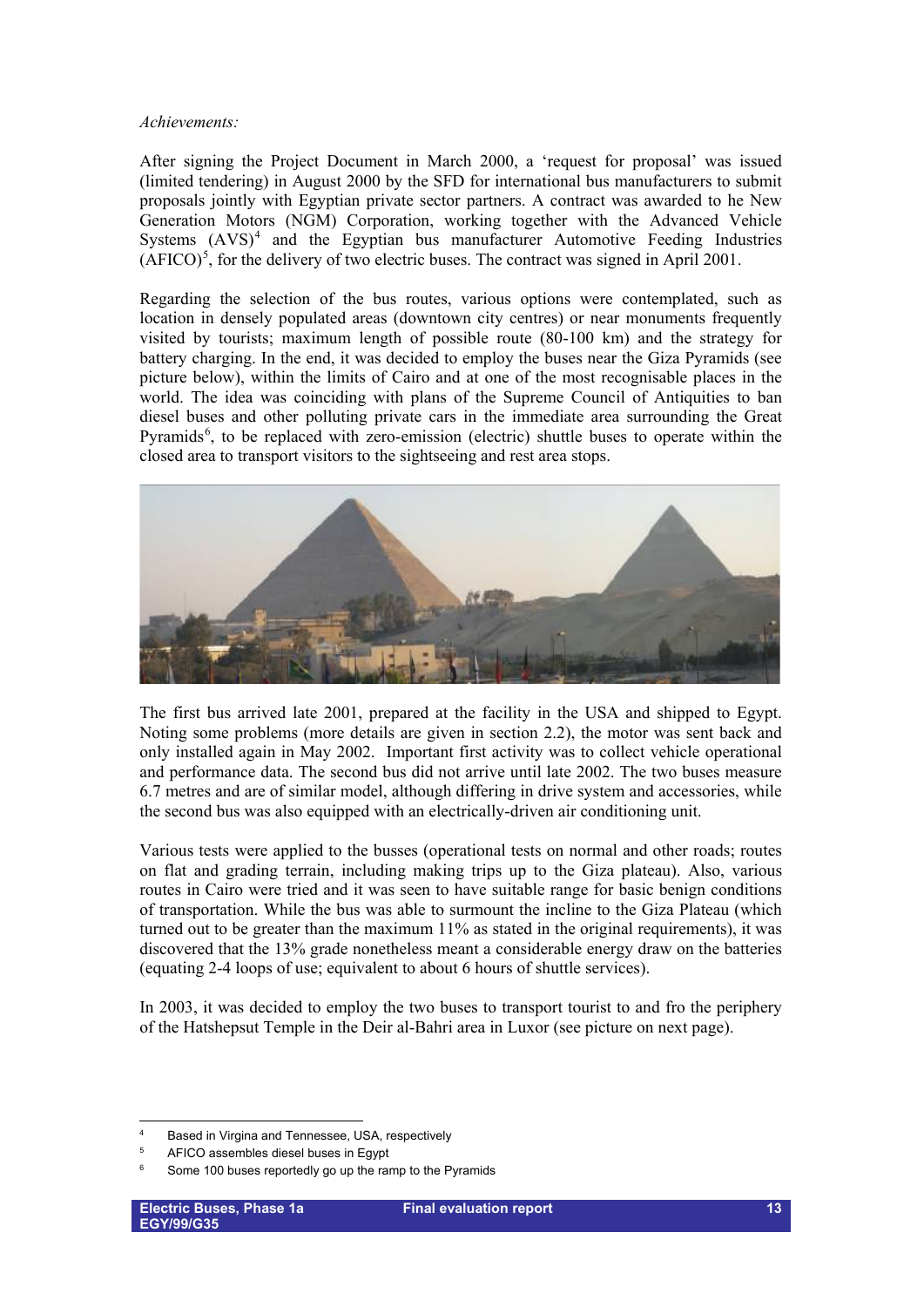

## Outcome 2

"Enhanced capacity of transportation authority managers and O&M personnel to participate in the programme"

| Outcome indicator             | Baseline and target value     | Actual value 2006        |
|-------------------------------|-------------------------------|--------------------------|
| • Local stakeholders are      | Baseline:                     | Training of two AFICO    |
| capable of operating and      | $\bullet$ None                | engineers by NGM         |
| maintaining the electric      |                               | started in 2004;         |
| buses and related             | Target:                       | engineers are currently  |
| infrastructure                | • All stakeholder are trained | performing the           |
|                               |                               | maintenance of the buses |
| Activity (as given in ProDoc) |                               |                          |
| 2. Training, maintenance and  |                               |                          |
| operation                     |                               |                          |

*Achievements:*

A 3-day conference/workshop was held in September 2002 at the Mena House Hotel near the Giza pyramids. The conference brought in various leading experts on electric vehicle technology (e.g., from USA and India), discussing manufacturing issues, state of technology, environmental impacts. A demonstration was held of the electric bus, giving workshop participants a first-hand experience.

Regarding maintenance and operation, ownership was transferred to SCA. Under a 3-year contract, AFICO-NGM provided maintenance service and two AFICO engineers were trained in 2004. This contract expired in 2006 and since then SCA itself has been responsible for operation and maintenance (O&M). The Evaluator spoke with some of the O&M staff when visiting Luxor. Apparently, one of the buses (see picture on the next page on the left) has been causing quite some technical problems, while the other (see picture on the right) has been doing quite well. Maybe this has to do with the fact that, although similar in model, the buses differ with respect to the drive systems and accessories.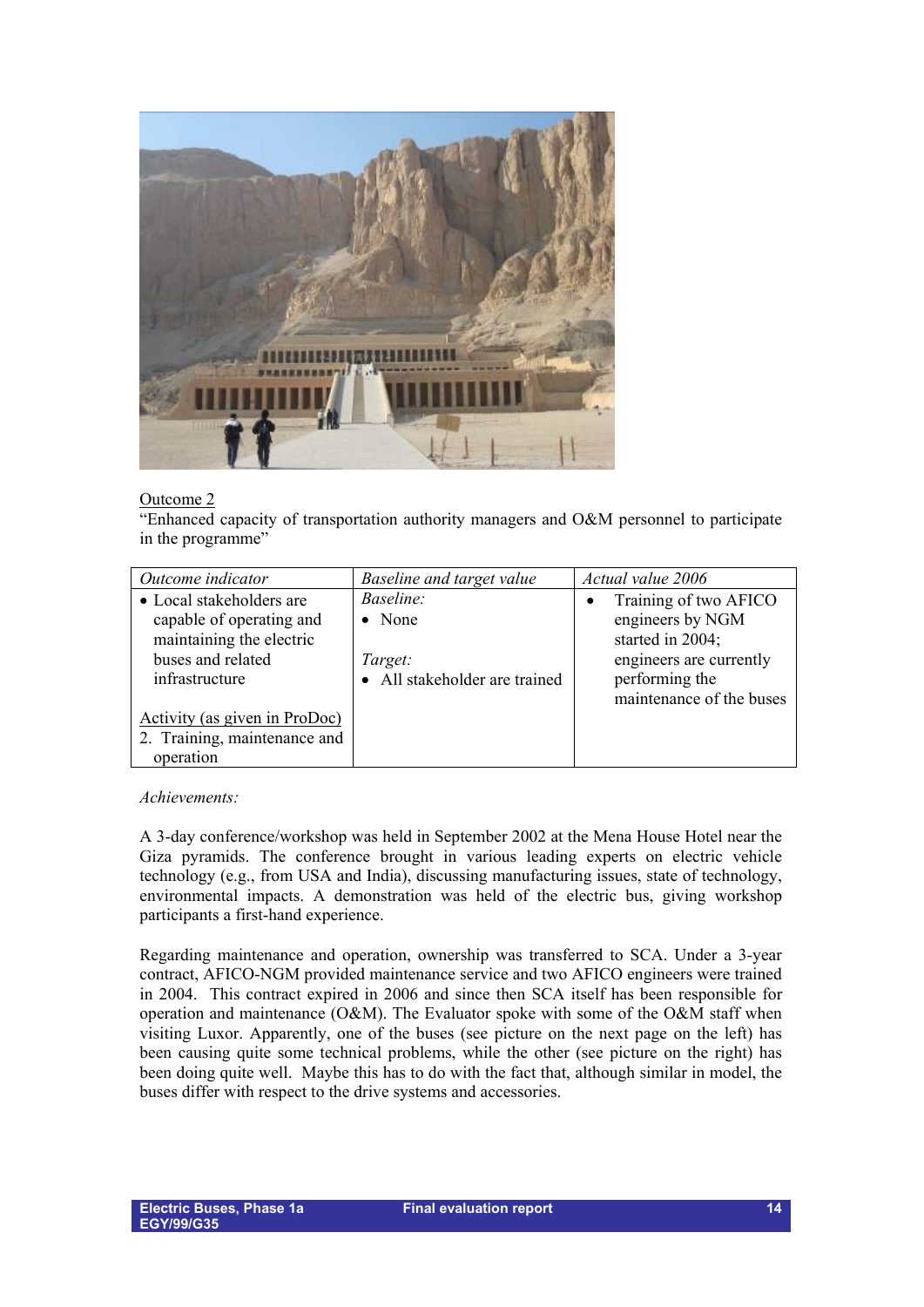

The O&M team reported some small adaptations. For example, the compressor, placed under the bus, easily filled with the fine desert sand and has now been placed in the back. Other stakeholder interviewed mentioned that, in fact, SCA should do the maintenance itself, but subcontract to a company that has more specialised knowledge in this matter. In 2007 it was decided to award such a contract and a tender procedure was started. At the moment of writing this report, this procedure was about to be finalised.

#### Outcome 3:

"Creation of the basis for the launching of the next phase"

| Outcome indicator             | Baseline and target value     | Actual value 2006          |
|-------------------------------|-------------------------------|----------------------------|
| • Final project report and    | Baseline:                     | Impact studies finalised   |
| project proposal for next     | • No impact study             | and presented in final     |
| phase are finalised,          |                               | report, but the other      |
| presenting and                | Target:                       | activities have been       |
| incorporating results of the  | Impact studies (social,       | shelved, as the plan for a |
| Phase 1a activities           | economic, environmental)      | joint GEF/Egyptian phase   |
|                               | finalised                     | 1b have been discontinued  |
| Activity (as given in ProDoc) | • Potential bus service route | due to changing GEF        |
| 4. Computer simulation of     | identified and computer       | priorities                 |
| various bus                   | simulation of various buys    | Final evaluation done in   |
| configurations/routes         | configuration and routes      | February 2008              |
| 5. Impact studies             | completed                     |                            |
| 6. Developing detailed plan   |                               |                            |
| and proposal for Phase1b      |                               |                            |
|                               |                               |                            |

## *Achievements:*

An environmental and socio-economic impact analysis was carried out in 2003 by NGM Corporation. The next Section 2.2 discusses impacts of electric buses in more detail. The other activities (design of several bus configurations and routes as well as the formulation of a proposal for the successor phase 1b) have not been carried out after it became that GEF would not financially support such a follow-up phase.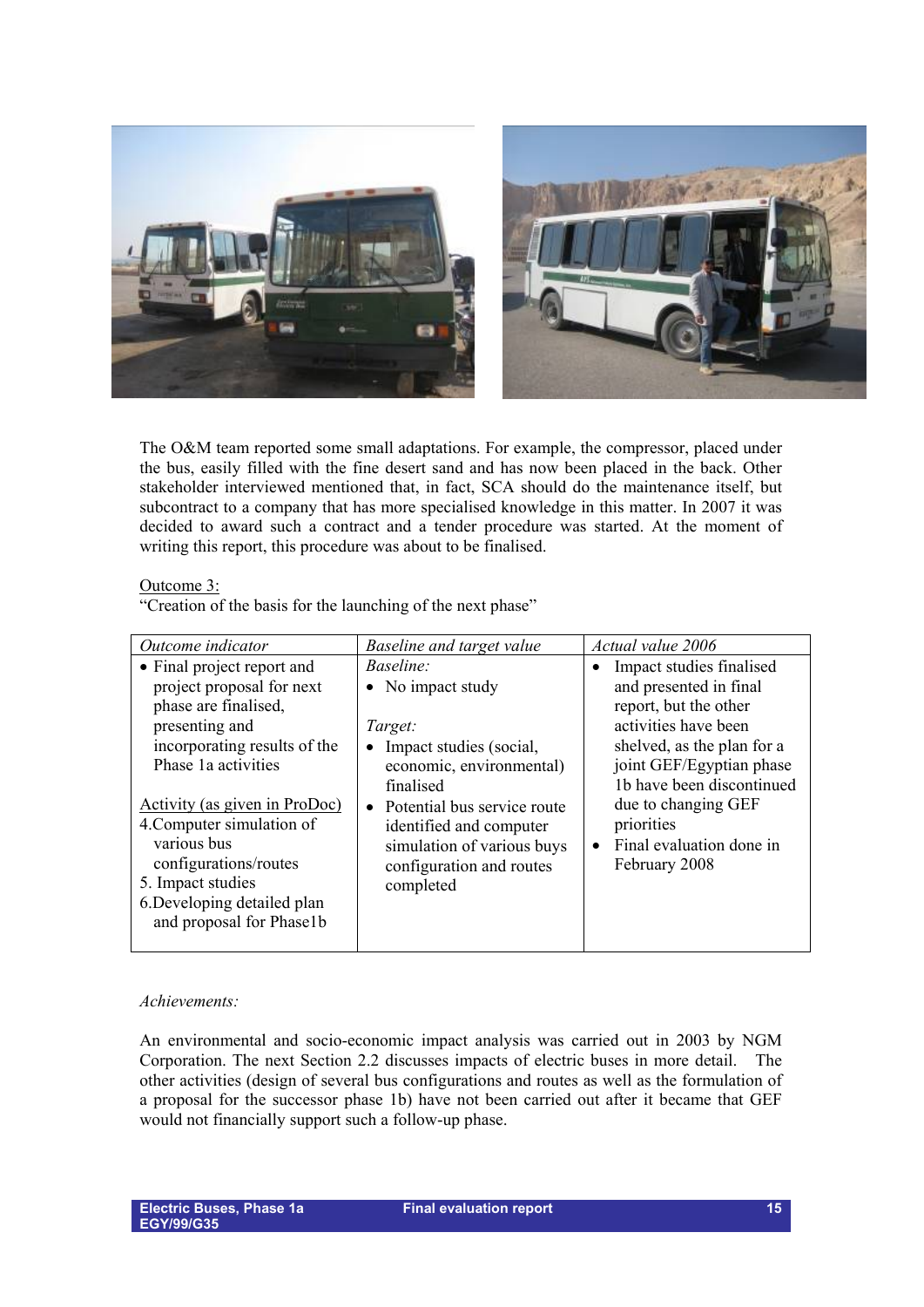## <span id="page-15-0"></span>**2.2 Impacts of the electric buses project**

Being a preparatory phase, that was supposed to be followed by subsequent phases 1b and 2, it is difficult to talk about real impacts, as only two buses were put in operation. Nonetheless, the APR-PIRs of the project as well as the report NGM (2003) provide some insight in the potential impacts of the introduction of electric buses in Egypt.

## Energy savings and emission reductions

Electric buses are sometimes referred to as 'zero-emission' vehicles, because the tailpipe emissions are zero. This can be misleading. If the electricity fuelling the vehicle's batteries has been generated by means of fossil fuels this leads to emissions elsewhere. A fuel-cycle analysis (from 'well to wheel') gives more appropriate estimates of emissions as indicated in Table 2 below.

| <i>Emission in</i><br>grams per km<br>travelled | SO <sub>2</sub> | $NO_{x}$ | Particulate<br>matter $(PM)$ | CO | CO <sub>2</sub><br>equivalent | Energy consumption<br>per vehicle (MJ/km) |
|-------------------------------------------------|-----------------|----------|------------------------------|----|-------------------------------|-------------------------------------------|
| Diesel bus                                      | 13.0            | 16       | 3.329                        | 12 | 2,236                         | 24.9                                      |
| CNG bus                                         | 0.044           | 14       | 0.028                        | 15 | 1,165                         | 22.2                                      |
| Diesel-hybrid                                   | 6.0             | 21       | 0.389                        |    | 1,069                         | 11.8                                      |
| CNG-hybrid                                      | 0.02            | 6        | 0.033                        |    | 712                           | 17.7                                      |
| Electric bus                                    | 0.006           |          | 0.067                        |    | 483                           | 5.5                                       |

## **Table 2 Emissions for electric, hybrid and fossil fuel buses in Cairo**

*Source:* NGM (2003)

## *Assumptions:*

- *Electric vehicles:* Natural gas provides 81.6% of power supply in Cairo (remaining 18.4% are hydro and renewables); power generation plant: capacity factor 67%, efficiency: 38.8%; T&D losses: 7%. Losses during battery charging and AC/DC conversion: 28%
- *Fuel vehicles:* Diesel is refined at nearby refinery (91% operating efficiency)

Assuming that there are some 13,500 diesel buses in Cairo alone in operation<sup>[7](#page-15-1)</sup> and an annual distance travelled of 90,000 km, this implies an annual  $CO<sub>2</sub>$  reduction of 2.13 million tonnes if all buses would be electric in comparison with the baseline of having diesel-fuelled buses only.

## Technology cost and cost reduction options

One question here is the assessment of costs of electric buses vis-à-vis a comparable diesel (or CNG) bus. Table 3 provides a short analysis of their economics. The initial investment in an electric bus is higher than of a diesel bus. In case of the Phase 1a project, the cost of the bus was US\$ 192,500, plus US\$ 8,800 of shipping cost. On the other hand, electric buses offer lower fuel and maintenance cost. Assuming that a bus runs for 90,000 km annually over its 10-year lifetime, this would make the project buses more expensive to purchase and operate over the overall life of the bus. However, substantial cost reduction can be achieved if more parts of the bus could be manufactured locally and this may lower investment cost to

<span id="page-15-1"></span><sup>-</sup>7 The NGM (2003) study mentions that some 3,300 buses and 700 mini buses of the Public Transport Authority and 700 buses of the Cairo Bus Company are in operation. Emission reduction of using an electric bus in comparison with a diesel bus is about 1.75  $kgCO<sub>2</sub>$  per km travelled.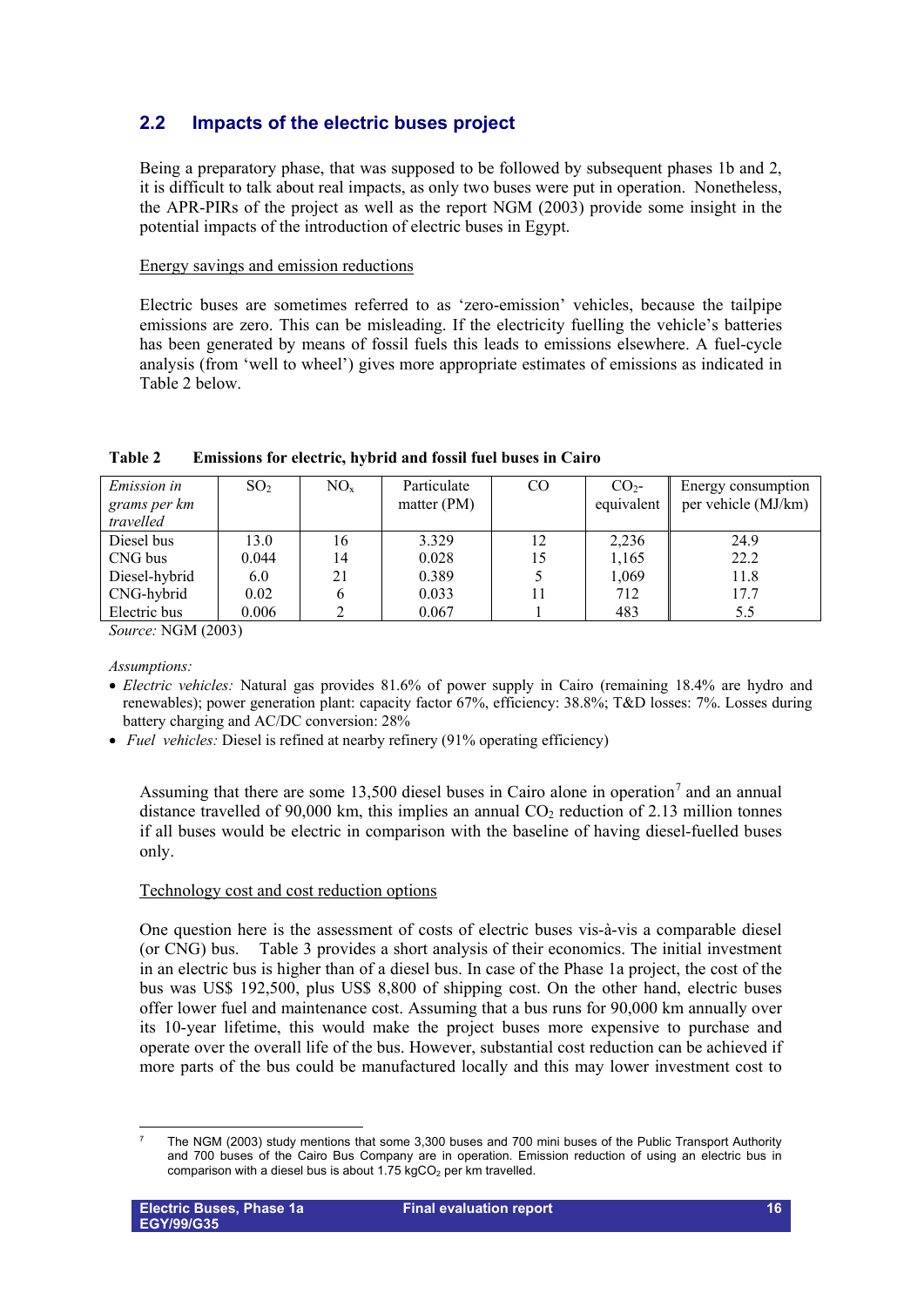|                                  | <b>Electric</b> | <b>Electric bus</b> | <b>Diesel bus</b> |
|----------------------------------|-----------------|---------------------|-------------------|
|                                  | (imported)      | (local man.)        |                   |
| Initial investment               |                 |                     |                   |
| Investment cost bus              | 201,300         | 150,000             | 100,000           |
| Lifetime                         | 10              | 10                  | 10                |
| Interest rate                    | 10%             | 10%                 | 10%               |
| <b>Annualised cost (US\$)</b>    | 32,761          | 24,412              | 16,275            |
| Fuel cost                        |                 |                     |                   |
| kWh per km                       | 0.7             |                     |                   |
| Litres per km                    |                 |                     | 0.4               |
| Cost (US\$) / kWh                | 0.035           |                     |                   |
| Cost (US\$) / litre of diesel    |                 |                     | 0.13              |
| Cost (US\$) / km                 | 0.026           |                     | 0.05              |
| Maintenance cost                 |                 |                     |                   |
| Tyres                            | 0.025           |                     | 0.025             |
| Other maintenance                | 0.075           |                     | 0.099             |
| Battery cost                     | 0.064           |                     |                   |
| Overhaul cost                    |                 |                     | 0.103             |
| Total fuel & maintenance cost    | 0.190           |                     | 0.281             |
| Annual distance travelled (km)   | 90,000          |                     | 90,000            |
| Annual fuel & maintenance cost   | 17,096          | 17,096              | 25,251            |
| Total annual cost per bus (US\$) | 49,856          | 41,508              | 41,526            |

### **Table 3 Cost breakdown of electric and diesel buses**

*Compiled from NGM (2003) and data on cost of buses acquired during the evaluation mission.* Duties in Egypt are quite high could add up to 100% of investment cost of imported parts, depending on their classification by Customs. Cost of an electric bus could then be as high as US\$ 240,000-300,000. The energy costs are based on actual prices, using the exchange rate of US\$  $1 =$  LE 6. The power tariff varies between LE 0.05 for the first 50 kWh and LE 3.8 for over 1000 kWh; a power tariff of LE 0.21/kWh has been assumed here. Diesel price is about LE 0.75 per litre.

about US\$  $150,000^8$  $150,000^8$ . If so, this would make the cost of a diesel and electric bus compatible, while the latter would offer substantial environmental benefits.

The two buses are currently operating on a commercial basis. The project has demonstrated the beneficial environmental impacts and the technical viability of operating electric buses under certain conditions. Regarding economic viability, the impact study NGM (2003) is less useful. A table similar to Table 3 is presented in NGM (2003) and presents an analysis of operating and maintenance cost of an electric and a diesel bus. Unfortunately, the analysis does not take into account the investment cost itself of the buses. Furthermore, the energy prices are based on US data, rather than Egyptian. Maybe such limited analysis in NGM (2003) is done on purpose. It should be noted that international energy prices vary, fuels are heavily subsidised in  $\text{Egypt}^9$  $\text{Egypt}^9$  and duties on imported goods are quite high; therefore, it may be difficult to compare the real cost of diesel and electric buses over their useful lifetime.

In the end feasibility not only depends on the cost, but on revenues as well. The electric buses operating in the Hatshepsut Temple near Luxor reportedly can generate up some US\$ 1000 (LE 5,000-6,000) a day or more, so running the bus should be economically viable.

<u>.</u>

<span id="page-16-0"></span><sup>8</sup> Talaat Ghabbour, p.c.

<span id="page-16-1"></span> $\alpha$  The UNDP Bioenergy project document (UNDP, 2008) mentions that the price of LE 0.55 per litre, but unsubsidized would cost LE 1.44 per litre.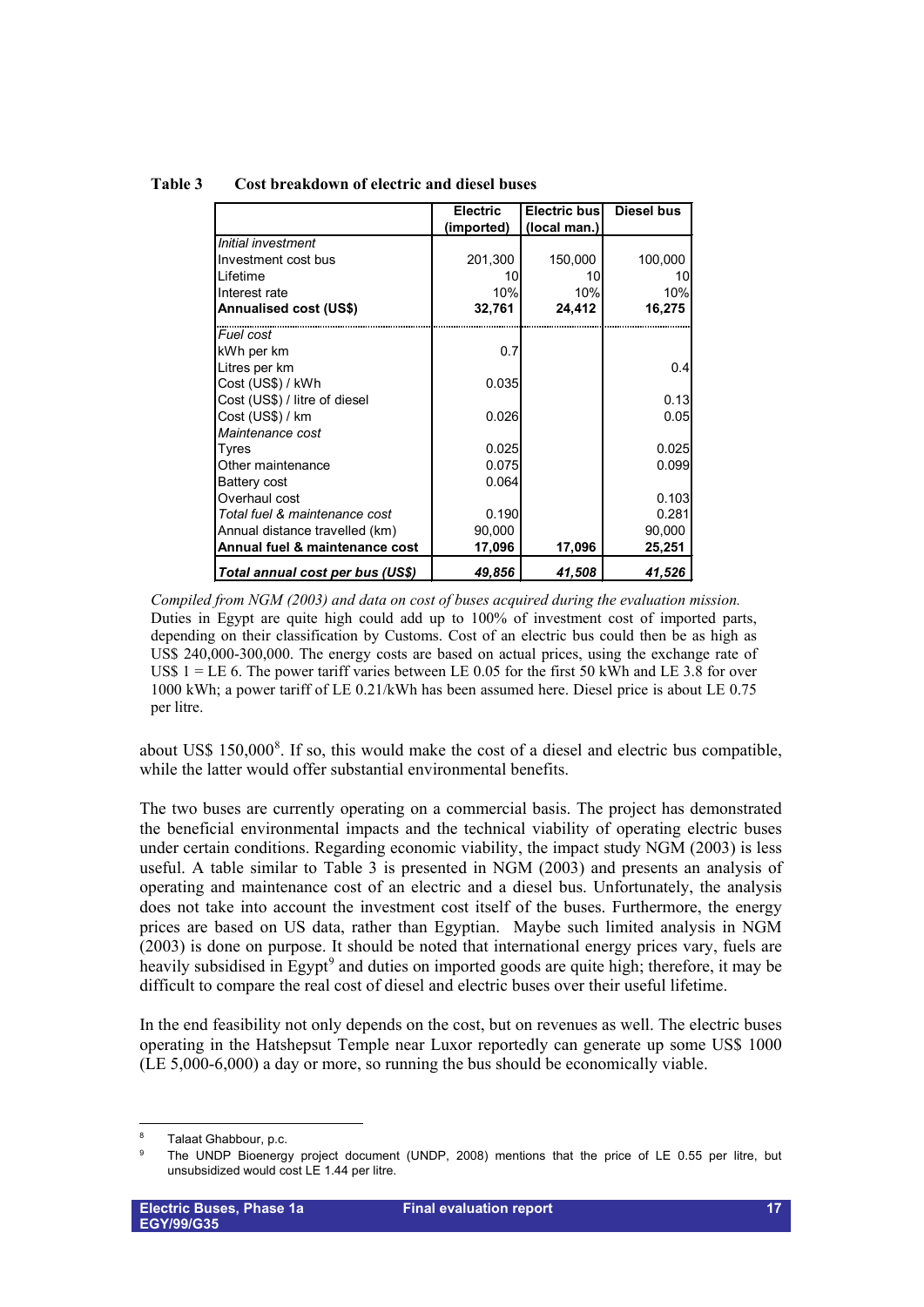#### Other impacts

Unfortunately, the project has not yet led to any significant follow-up activity to expand the electric buses fleet in Egypt. One reason is the fundamental change in GEF funding priorities for sustainable transport, shifting from technology-oriented<sup>[10](#page-17-2)</sup> to a more planning-oriented focus<sup>[11](#page-17-3)</sup>. Therefore, GEF funding for a follow-up phase is not considered applicable anymore.

While informal discussions between SFD, Supreme Council of Antiquities (SCA) and private bus manufacturers have continued, this has not resulted in specific follow-up actions.

## <span id="page-17-0"></span>**2.3 Assessment of the design and implementation of the project**

## <span id="page-17-1"></span>*2.3.1 Country ownership and relevance*

Given certain circumstances, electric buses compare favourably to conventional dieselfuelled buses. Some of the potential benefits are:

- Health problems resulting from air pollution cost Egypt about US\$ 2 billion a year, according to USAID estimates (NGM, 2003). Taking into account that transport contributes to about 45% of pollution, this implies that the cost of health problem attributable to transport is about US\$ 900 million a year. Even if only 10% of Egypt's could be turned into electric (or at least electric-hybrid) vehicles this could imply savings of about US\$ 90 million a year.
- In the touristy antiquities areas, reducing the amount of pollution and vibrations caused by heavy duty buses will help stopping the degradation of the national monuments.

In addition, the Government of Egypt aims at enhancing its energy security by reducing its national consumption of oil products and take advantage of the domestically available resource of natural gas. With the shift towards natural gas (used directly or for power generation), Egypt has the ability to export more oil and improve its trade balance accordingly; hence the interest of the Government to promote CNG, electric and hybrid vehicles in transportation.

The Social Fund for Development (SFD) supports programmes in the areas of education, health care, employment, increased income and improvement in the quality of life. This includes reduction of pollution (by improving the efficiency of the mass transport system) and creation of sustainable jobs. With respect to the latter, the SFD signed an agreement with the US Small Business Administration (SBA) to create a mechanism for assisting small enterprises and to bridge the gap between US and Egyptian small businesses. This also has provided an umbrella for the electric buses project, which entails technology transfer as part of a partnership between a US (NGM Corporation) and an Egyptian company (Ghabbour/AFICO).

<span id="page-17-2"></span> $10<sup>10</sup>$ 10 Electric, hybrid or fuel-cell vehicles for public transportation as well as advanced technologies for converting biomass feedstock into liquid fuels

<span id="page-17-3"></span><sup>&</sup>lt;sup>11</sup> Modal shifts to more efficient and less polluting forms of public transport and non-motorised transport, through measures such as improved traffic management, better urban and transport planning and associated training, capacity building and dissemination of results.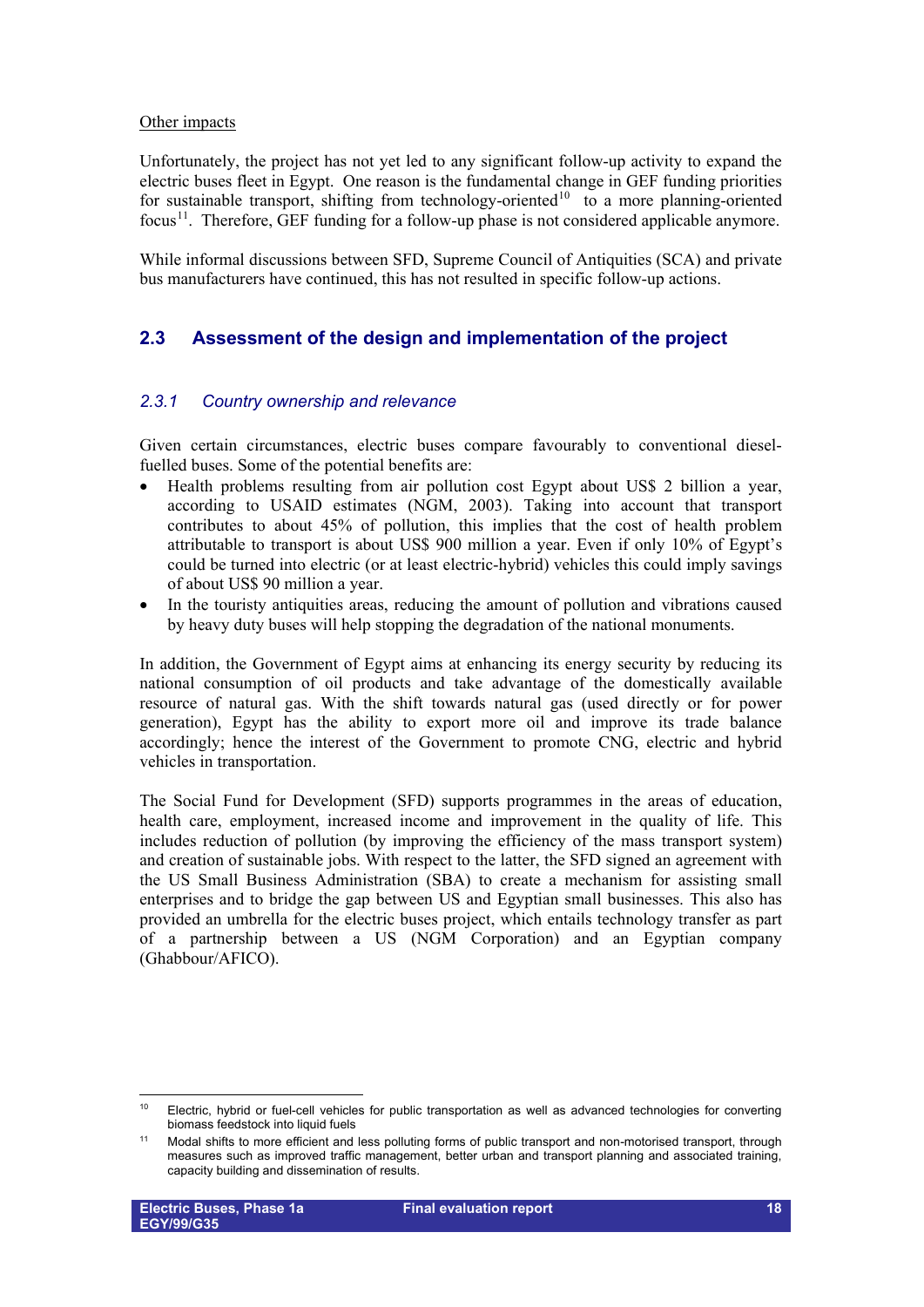## <span id="page-18-0"></span>*2.3.2 Implementation approach*

The original idea of the electric and hybrid buses project consisted of a multi-year, multiphase plan. The current phase 1a encompasses testing two buses, conducting economic, environmental and social studies, and training. By the end of phase 1a, a technology transfer and commercialization plan would exist for the further employment of 22 more buses in historic sites and downtown city locations before 2005.

While sounding nice in theory, this original idea and timeframe were too ambitious:

- (1) The first phase 1a was intended to be implemented over a 6-month period in 2000. However, the project started in 2000 and was not operationally closed until 2006.
- (2) The follow-up phases have never materialised as very soon after project initiation that no phases would be eligible for GEF funding.

#### Delays in project implementation

The project's first phase 1a was intended to be implemented in 2000 during a 6-monh period. It has taken much longer. The reasons for this delay are as follows:

- *Delay in starting up the project.* The electric buses project (phase 1a) was formalised until the signature of the project document (March 2000) and the appointment of the technical committee supervise the preparation of the request for proposals for bus procurement<sup>[12](#page-18-1)</sup>. In August 2000, the tender documentation was prepared, while the contract with NGM, AVS and AFICO was signed in April 2001. In other words, the tendering already took longer than the envisaged 6-month duration of Phase 1a;
- *Customs.* Shortly after arrival of the first bus, it had to be stored in the free trade area for a couple months, as it was not clear if this imported equipment should be exempted from duties, or if not eligible for exemption, how much should be paid. The bus got in by mid 2001. In fact, the second bus (arriving in July 2002) had to go through the same process and issues, not only causing delays but additional storage charges<sup>13</sup>;
- *Technical problems (1).* Even before going through customs, the first bus was held in storage in USA en Egypt, pending the finalization of the contracting and settling of the customs issues. Due to the lack of maintenance for such a long period, the battery pack got damaged, while dust got settled in the filters and inside the motor. During test runs the accumulated dust caused localised overheating and failures in the windings. It appears that this was also a design problem of the first bus prototype and similar problems were not observed in the second bus, which actually was of better quality than the first one;
- *Political problem.* By this time, the 9/11 terror attack in the USA, caused a temporary breakdown in communications of up to 8 months between SFD and the NGM support team in Egypt with NGM USA, made worse by delay in payments to NGM. The 9/11 event also delayed the dispatch until May-June 2002 of a team comprised of two specialists from to Egypt to train Egyptian technicians on the maintenance of the bus;
- *Technical problems (2).* Lack of communication implicated that the minor damage was not repaired, but the decision was taken to continue running the bus. This however caused further damage and the entire electric drive had to be sent back to NGM for rebuilding, implying further delay and additional cost. The electric engine was reinstalled again in May 2002.

<span id="page-18-1"></span> $12$ 12 The original Request for Proposal (RFP) included excessive details for the specifications that discouraged bidders to participate and led to receipt of only one proposal. Consequently the RFP was revised and reissued to allow for more companies to apply and accordingly several proposals were received for evaluation but this process consumed several months to finalize

<span id="page-18-2"></span><sup>&</sup>lt;sup>13</sup> The NGM (2003) report mentions some US\$ 40,000 in storage charges for the first and US \$ 12,000 for the second bus . The first bus was supposed to be in custody of the supplier until it was delivered to the site and there was some disagreement between NGM and its Egyptian partner that delayed the release of the first bus. Thus, these payments included some settling of payments between NGM and its Egyptian partner company which was not the responsibility of the Egyptian government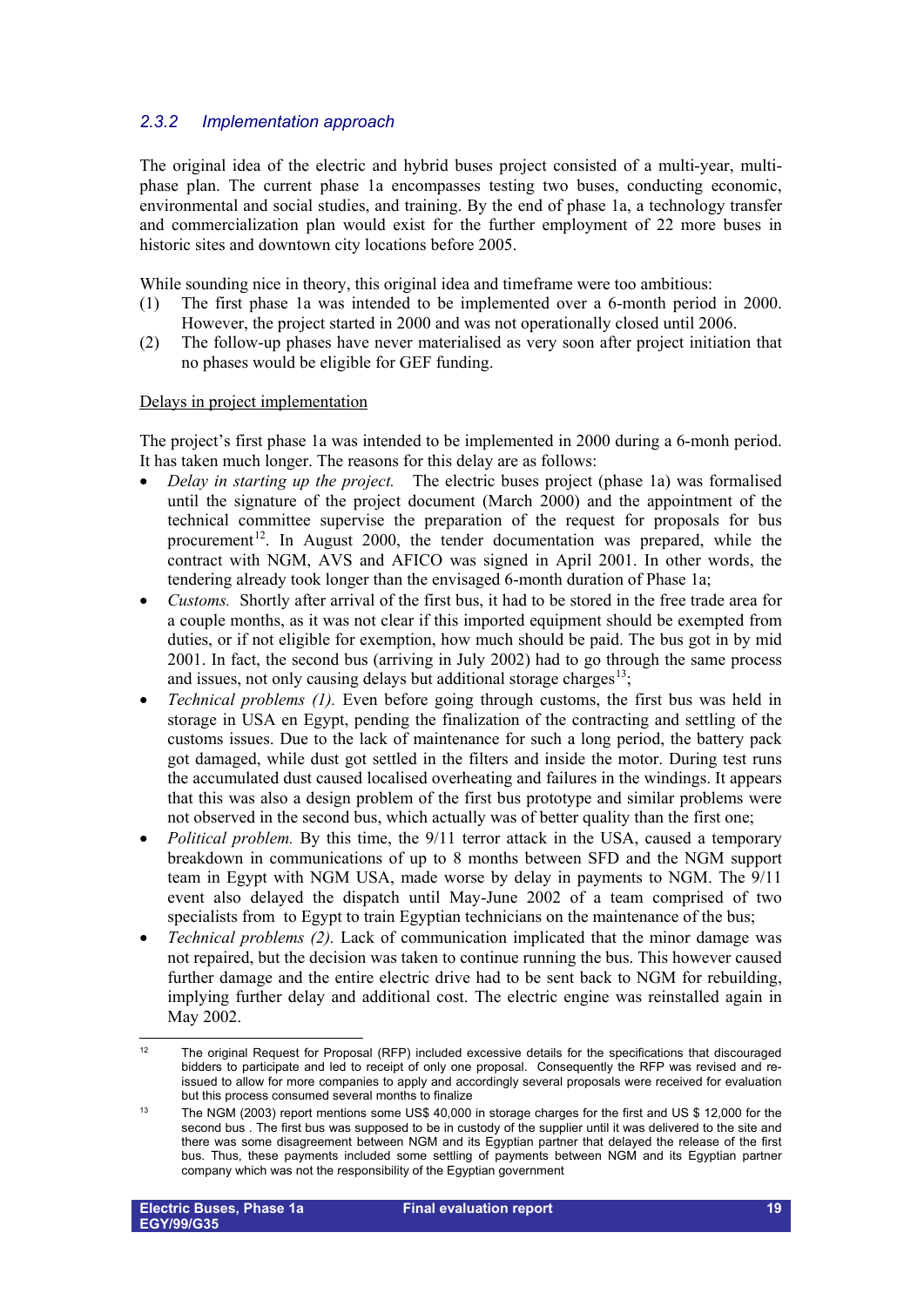The two buses were handed over to Supreme Council of Antiquities (SCA) by mid 2003. The executing agency, SDF, requested an extension of the project for three more years at no additional cost to the project for a maintenance contract with the bus provider, in order to ensure that a sustainable basis for operation and maintenance of the buses. The project was operationally closed with the last payment to the contractor (NGM/AFICO) in June 2006.

#### Stakeholder participation and partnership strategy

Main stakeholders have been the implementing/executing agencies SDF and EEAA as well as the SCA. Bus supply, testing and operation is based on partnership between a US company (NGM) and the Egyptian bus maker AFICO (Automotive Feeding Industries Co.), whose Managing Director is Taalat Ghabbour, a member of a well-known Egyptian family of businesspeople. AFICO is manufacturing company, producing a range of products from automotive filters, to public transport buses and electric golf carts. This US-Egypt private partnership has apparently worked well and has had good relations with the implementing and executing agencies of the project (i.e. UNDP, SFD and EEAA).

## <span id="page-19-0"></span>*2.3.3 Financial planning and delivery of counterpart inputs*

Table 4 provides an overview of the budget allocation per budget line as given in the UNDP/GEF Project Document and Budget Revision sheets and based on actual spending in the period up to December 2006 as given in the UNDP Combined Delivery Reports for that period. The Evaluator notes that, not including the US\$ 10,000 for the final evaluation, most of the GEF cash funding (as well as that of EEAA and SDF) had been spent by the end of 2006.

It is the Evaluator's task not to only to check if the budget has been spent, but how it was spent on which budget items and activities. Table 4 shows that the budget on 'administrative

| Planned budget (see Project Document)  |                |              |            |          |                |              |              |        |                |
|----------------------------------------|----------------|--------------|------------|----------|----------------|--------------|--------------|--------|----------------|
| (all amounts are in US\$)              |                |              | <b>GEF</b> | SFD+EEAA | Subtotal, cash | In-kind SCAT | <b>TOTAL</b> |        |                |
| Personnel and travel                   |                |              | 245,000    | 209,000  | 454,000        | 225,000      | 679,000      |        |                |
| Training and studies                   |                |              | 45,000     | 50,000   | 95,000         |              | 95,000       |        |                |
| Oversight and support                  |                |              | 15,000     | 74,430   | 89,430         | 52,000       | 141,430      |        |                |
| Equipment (buses and 3-yr maintenance) |                |              | 443,600    | 82,000   | 525,600        | 273,000      | 798,600      |        |                |
|                                        |                | <b>Total</b> | 748,600    | 415,430  | 1,164,030      | 550,000      | 1,714,030    |        |                |
| <b>Expenditures</b>                    |                |              |            |          |                |              |              |        |                |
| (UNDP-managed;<br>in US\$              | <b>Planned</b> | Actual       | 2001       | 2002     | 2003           | 2004         | 2005         | 2006   | 2008<br>(est.) |
| Admin support                          | 31,889         | 32,966       | 6,853      | 16,490   | 9,615          |              | 9            |        |                |
| <b>INGM</b> subcontract                | 700,100        | 637,153      | 243,370    |          | 244,900        | 127,348      | 21,535       |        |                |
| Miscellaneous                          | 116,611        | 136,214      | 24,607     | 43,437   | 50,885         | $4,907 -$    | 19,736       | 32,114 |                |
| Evaluation                             |                | 10,000       |            |          |                |              |              |        | 10,000         |
| Subtotal                               | 848,600        | 816,334      | 274,830    | 59,927   | 305,400        | 132,255      | 1,808        | 32,114 | 10,000         |
| <b>GEF</b> budget                      | 748,600        | 748,488      | 246,230    | 59,927   | 245,400        | 128,692      | 56,775       | 2,465  | 9,000          |
| Cost sharing (EEAA)                    | 100,000        | 67,846       | 28,600     |          | 60,000         | $3,563 -$    | 54,967       | 29,650 | 1,000          |
| Cash co-financing<br>(SFD managed)     | 315,430        | 315,430      |            |          |                |              |              |        |                |
| In-kind co-financing                   | 550,000        |              |            |          |                |              |              |        |                |
| <b>TOTAL</b>                           | 1,714,030      | 1,131,764    |            |          |                |              |              |        |                |

#### **Table 4 Planned budget of Phase 1a and actual expenditures**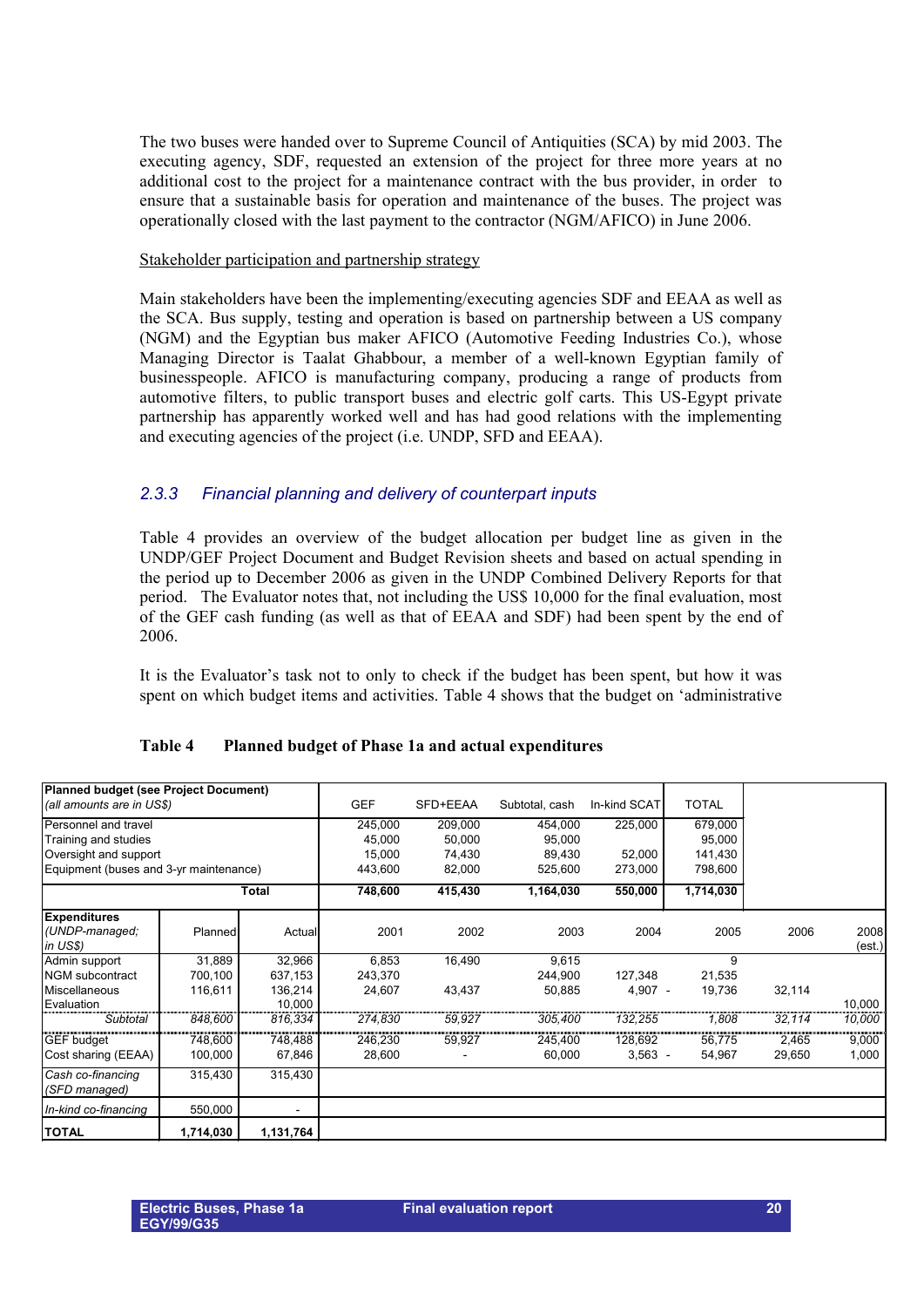support', the 'NGM/AFICO subcontract' and 'miscellaneous' was spent over 2000-2008 more or less as planned.

The biggest budget item has been the delivery of the two buses and associated management, support and maintenance cost as well as the cost of spare parts, of which a breakdown is given in Table 5. It should be noted that the in-kind co-financing by SCAT has not been realised as this American-based not-for-profit consortium never participated in the project.

| <b>Description</b>                                                          | US\$     |
|-----------------------------------------------------------------------------|----------|
| - Project oversight and management in US & Egypt                            | 65,000   |
| - Engineers, technicians, logistics                                         | 184,632  |
| - Local support by NGM US and NGM Egypt in Phase1a                          | 78,368   |
| - Training                                                                  | 15,000   |
| - Workshop                                                                  | 10,000   |
| - Environmental and social impact study                                     | 20,000   |
| - Travel                                                                    | 45,000   |
| - Cost of bus 1                                                             | 192,500  |
| - Cost of bus 2                                                             | 192,500  |
| - Shipping of both buses                                                    | 17,600   |
| - Operational equipment (extra battery packs; external charge; pallet jack) | 37,500   |
| - A/C system                                                                | 21,000   |
| - Spare parts                                                               | 52,645   |
| - Maintenance equipment (software; tool sets; air compressor; air hose)     | 16,846   |
| - Shipping of spare parts and maintenance equipment                         | 21,000   |
| - Design/paint; miscellaneous                                               | 19,500   |
| Total cost                                                                  | 989,091  |
| Special discount                                                            | $-9,491$ |
| Total contract price                                                        | 979,600  |

**Table 5 Price of contract between SFD and NGM**

*Source:* MGM-SFD (2001)

## Effectiveness of the agencies in backstopping the project; monitoring and evaluation

With the Minutes of Meeting of the Steering Committee in Arabic language only and lack of progress reports, the Evaluator has basically relied on the APR-PIRs and interviews during the mission to make a judgement on the effectiveness of the entities involved in backstopping the project. The main conclusion is that the Project Manager and entities involved, UNDP, SFD, EEAA and SCA have facilitated the implementation of all the planned activities of Phase 1a during 2000-2006.

One concern, however, is that no sustainability strategy has been formulated in terms of Phases 1b, 2 and 3, as originally planned. Even without GEF support, some type of followup activities could have been formulated, assuming that the Egyptian stakeholders really have an interest in employing environmentally friendly buses.

In terms of oversight, the project's Steering Committee has met several times during 2001- 2003 to discuss the project's progress and actions to be taken.<sup>[14](#page-20-0)</sup>

<span id="page-20-0"></span> $14$ Given the fact, that only a few group of activities have been undertaken (namely, the delivery and operation of the two demonstration buses and associated training and impact analysis activities), no formal monitoring has taken place based on using the logical framework as a management tool.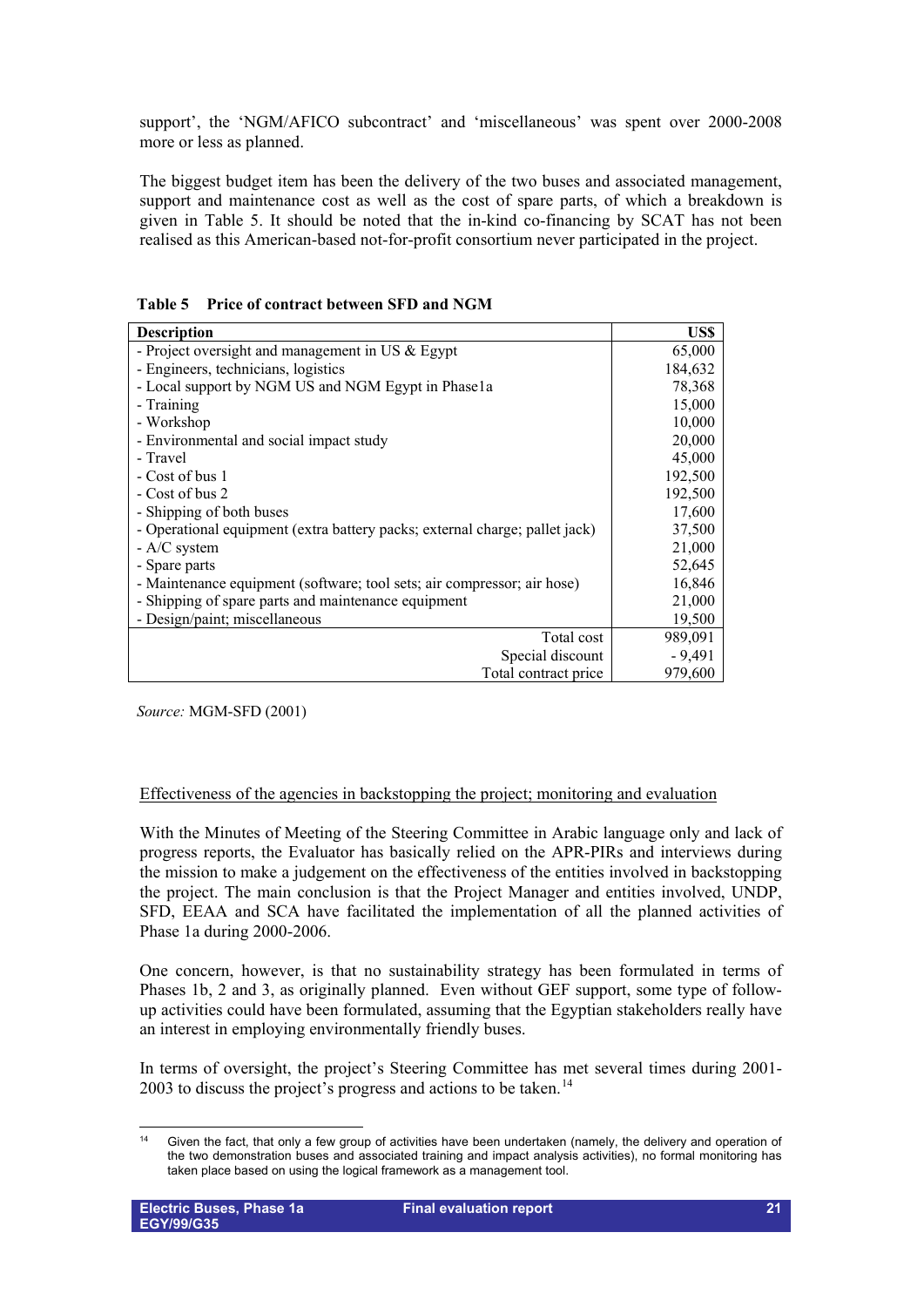## <span id="page-21-0"></span>*2.3.4 Project formulation*

## Project design

As such, the project document provides a clear, logical structure for Phase 1a:

- Acquisition, testing and operation of two test buses;
- Training on maintenance and operation;
- Impact analysis of operation of the buses;
- Formulation of the follow-up phase

As regards to the period of duration as mentioned in the Project Document, it is clear that the initial duration of six months for successfully completing of Phase 1a, including the tendering, procurement, operationalisation and monitoring the results was drastically underestimated.

#### Follow-up phases

The SFD and SCA have expressed interest in a second phase for the project, but have been focusing too much on GEF provide the necessary co-financing. The second phase would aim at assembling 22 buses in Egypt to be operated in historical sites. The total demand of these buses is estimated at 100-150 buses for all historical sites. However, the GEF priorities in sustainable transportation have changed away from promoting alternative technology to more sustainable transport planning and non-motorised transport. Instead of pursuing the illusion of GEF co-funding, the partners involved (UNDP, SCA, SFD and private sector) should (and could) have explored other ways of funding the envisaged follow-up phases.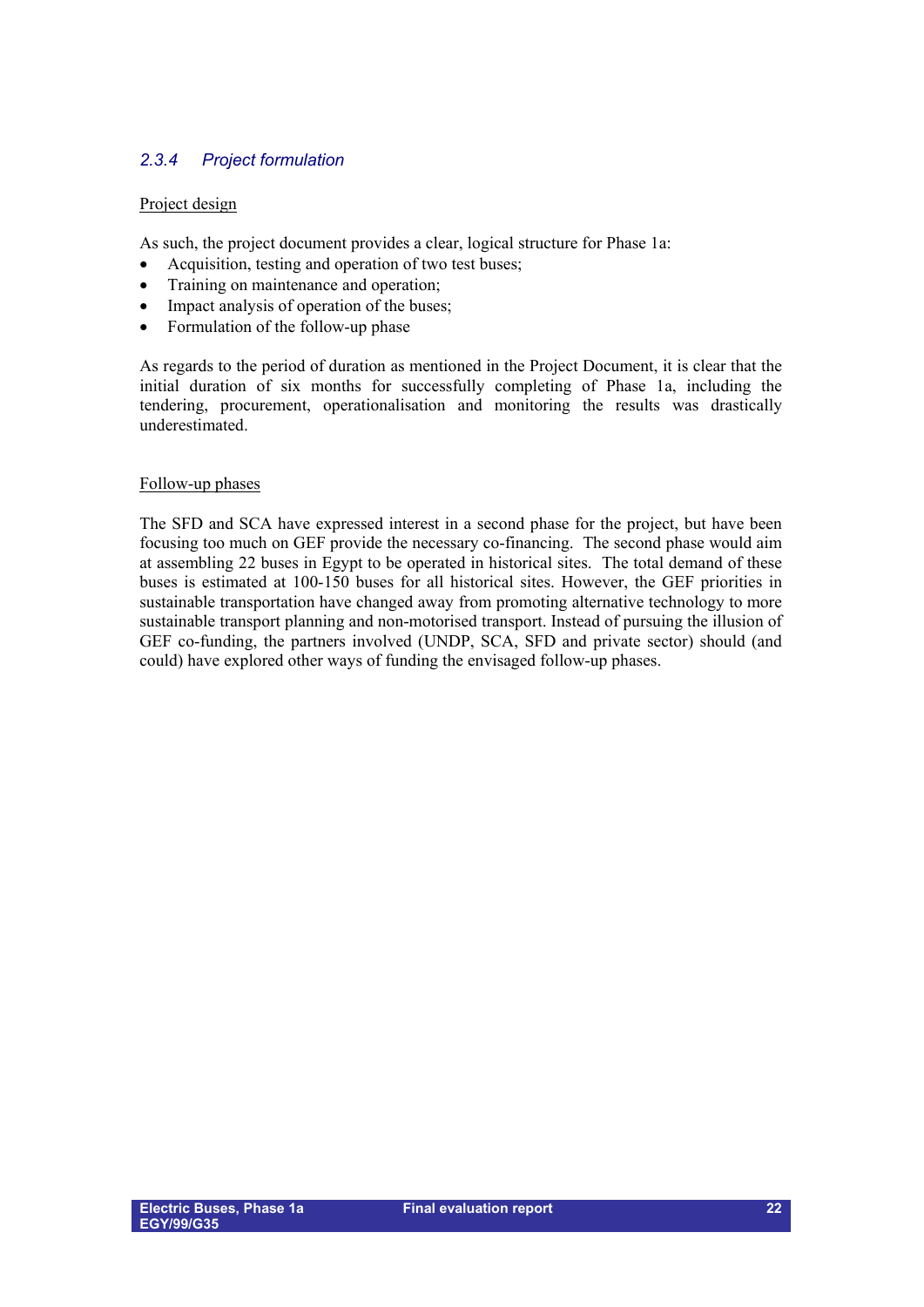# <span id="page-22-0"></span>**3. CONCLUSIONS, LESSONS LEARNED AND RECOMMENDATIONS**

## <span id="page-22-1"></span>**3.1 Conclusions on project results and design**

## <span id="page-22-2"></span>*3.1.1 Project conceptualization and implementation*

The 'electric buses, Phase1a' was meant as a preparatory phase for a larger initiative on employing electric and electric-hybrid vehicles, first at the antiquities sites and later expanding into the public transport of downtown cities, such as Cairo. As such, the project document for Phase 1a describes a coherent set of objectives and outputs and has embarked on doing first some test runs of the electric buses at a well-known historic site (Giza, later Luxor). The project is implemented by the United Nations Development Programme (UNDP), Egyptian Environmental Affairs Agency (EEAA) and the Social Fund for Development (SFD). Two buses were employed as testing and demonstration units and ownership was later transferred to the Supreme Council for Antiquities (SCA), who currently operates them in Luxor area.

Phase 1 itself has been split up in two sub-phases, namely Phase 1a and Phase 1b, in which trials are undertaken with 2 and 22 electric buses respectively. As the investment cost in 24 buses would be quite considerable (some US\$ 4.8 million, not including management and support cost, spare parts and cost of operation and maintenance), it is understandable that instead of implementing the whole Phase 1 in one go, the Phase 1 was split up in a and b. From the Global Environment Facility (GEF) perspective this has reduced technology risks (e.g., technology may not work well in Egyptian circumstances; high cost of technology) as well as institutional-organizational risks (e.g., commitment of Egyptian bus companies to local manufacture and provide suitable support as well as commitment of key stakeholders in Government). It is ironic therefore that GEF became a major risk factor itself, by changing its funding priorities in the area of sustainable transport, thus effectively torpedoing the followup Phases 1b it was envisaged to co-finance.

Phase 1a has enhanced the experience on employing electric buses in Egypt by giving useful insights in acquisition, operation and maintenance issues involved (outcome 1). Local technical staff is capable of operating and maintaining the buses (outcome 2) and interest among managers, such as in SCA or Egyptian bus manufacturers, has been raised. Here, the project has performed *satisfactorily.*

Regarding outcome 3 'creation the basis for the launching of the next phase', the Evaluator rates the results as *unsatisfactorily*, as clearly no follow-up phase has materialized and no serious intent has been undertaken (so far) to have any follow up. The study on environmental, economic and social impacts (NGM, 2003), describes the environmental benefits and technical issues well, but from the study it is not clear what financial costs and benefits of employing electric buses vis-à-vis conventional buses are, nor what would be needed in terms of manufacturing infrastructure. Maybe this lack of analysis is partly justifiable, because further research on these topics was envisaged to be done in Phase 1b.

The argument that GEF has pulled out is not altogether convincing as justification for the lack of any follow-up activities. Apparently, at least one of the buses is running quite well. Both SCA expresses interest (they claim some 100 buses are needed in other antiquities areas) and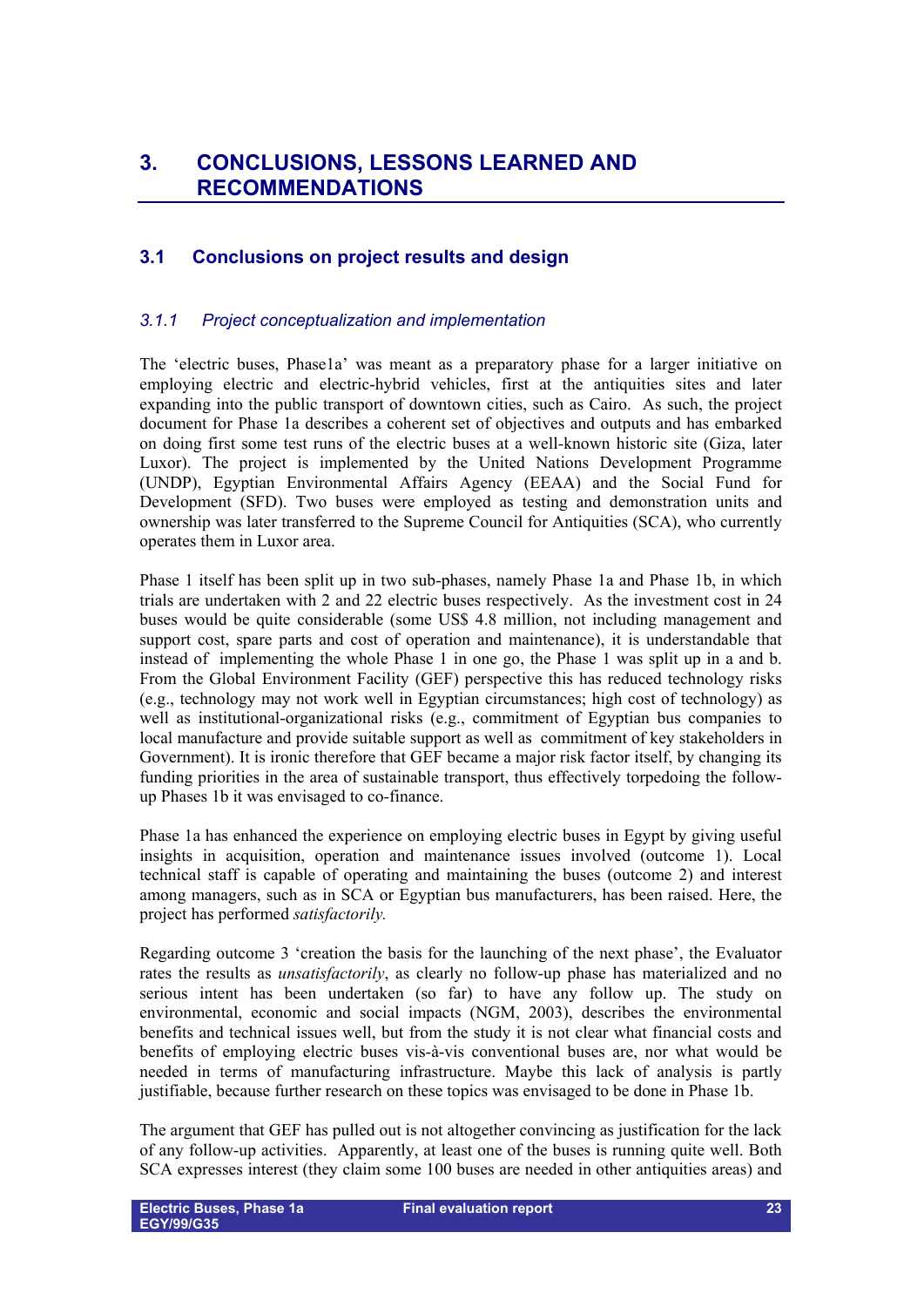the private sector has expressed interest in locally manufacturing electric buses (the electric drive would still need to be imported). It sounds a bit like a 'chicken and the egg' situation. Government entities interested in employing electric buses (such as SCA) seem not to be able to take a decision on where and how to acquire and operate the buses, while Egyptian private sector will not do any investment if not sure of what the demand for electric buses will be.

Combining the rating of the three outcomes, the Evaluator's overall rating of project implementation is '*marginally satisfactorily*'.

## <span id="page-23-0"></span>*3.1.2 Project impacts; sustainability and replication*

Normally in the evaluation of UNDP/GEF climate change projects, the Evaluator asks some final questions on project sustainability, "how effective has the project been in contributing to market transformation?" and on project replication, "what has been the contribution to replication and scaling up of RET utilization in the Pacific region?"

The *de facto* objective of the project has been, not only to have some first experience with the operation of electric buses, but to formulate follow-up phases, as proposed in the original Project Document. As these phases have not materialized, it is not possible to have any say about the impact of the electric buses initiatives in terms of transformation of the market for electric vehicles. But, at least, some awareness has been raised and local capacity has been created by the project

## <span id="page-23-1"></span>**3.2 Lessons learned and recommendations**

## <span id="page-23-2"></span>*3.2.1 Recommendations*

### For Phase 1b (extending the electric buses pilot programme to the historic sites)

Currently no dedicated (sustainable) transportation system exists within the antiquities sites and protectorates in Egypt. Tourists are transported directly by their heavy duty tour buses and private vehicles right up to the entrance of the historic sites.

In India, for example, the authorities have banned vehicles from entering the precincts of the famous Taj Mahal monument and restricted parking within a 500 m radius of the building<sup>[15](#page-23-3)</sup>. Similarly, the SCA has been planning for some on banning the approach of these large diesel coach buses in the immediate surroundings. Pollution and vibration-free electric buses of various sizes can then be employed to transport tourists with in the exclusions area.

Given the current priorities on co-financing, GEF support seems unlikely at this moment and in the coming years. Other ways of financing needs to be explored and these are likely to come from Egyptian sources itself. The SCA should not acquire or operate these buses itself; its task is to safeguard Egypt's national heritage, not act as bus operator. Instead a concession could be awarded to a company after a competitive bidding process. In such a scheme, the company is given the exclusive obligation to provide electric buses and passenger transport in the service area. The rationale for this approach is that concessionaires will be able to provide

<span id="page-23-3"></span><sup>15</sup> The sulphur dioxide settles on the mausoleum as sulphuric acid, causing the marble to discolour and flake. But transport measures alone are not enough. The authorities have banned the development of new industries with a 10,000 km2 exclusion zone and ordered existing industries to change from coal cokes to natural gas (source: Lonely Planet guide, India, 1999).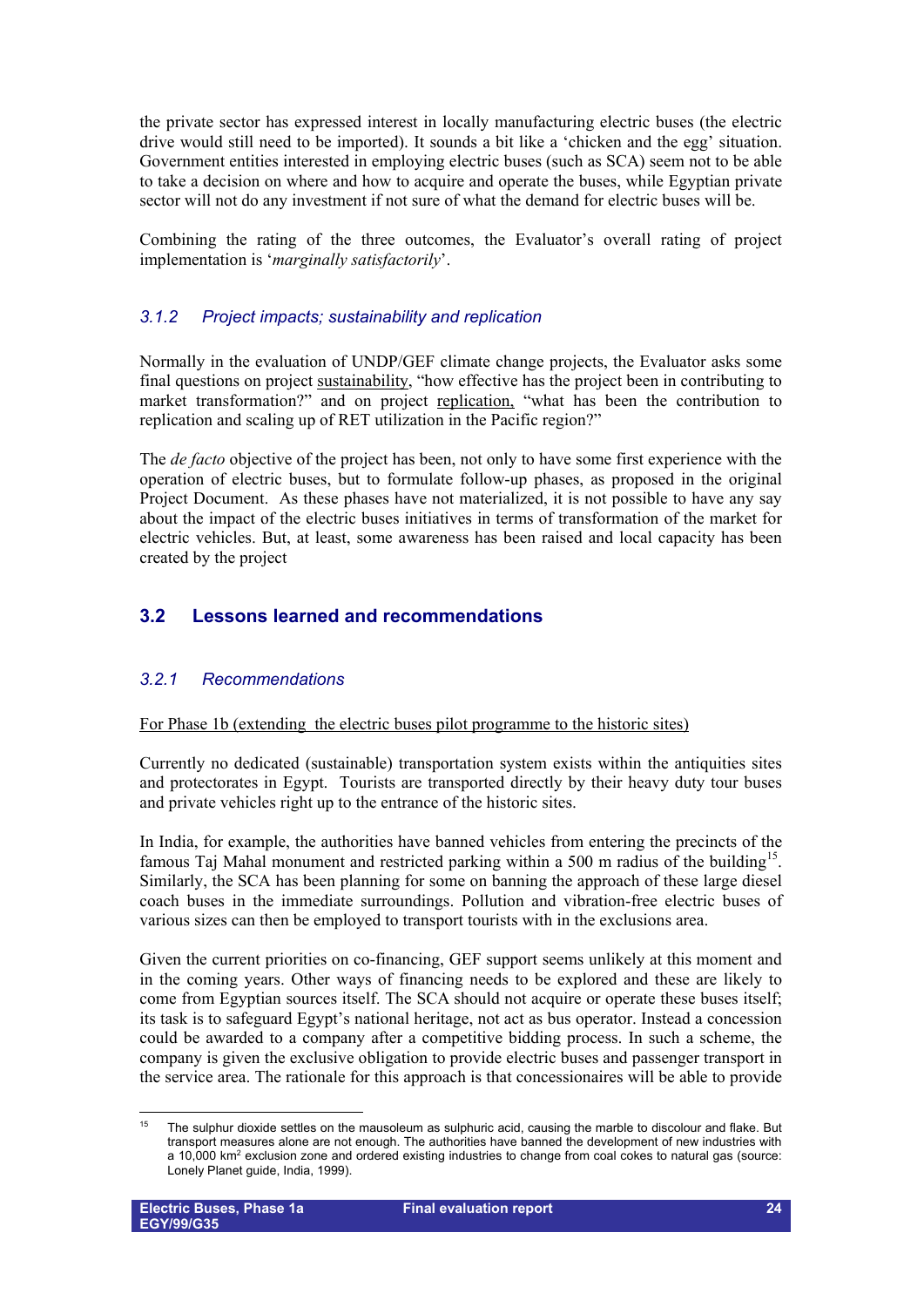the most cost-effective services, because they are free to select the electric (brand, technology, size). Here, the SCA (together with local transport authorities, if required) would oversee the bidding process, negotiate the contract and monitor its compliance.

The company involved in Phase 1, AFICO, would probably participate in the bidding for such a concession scheme. However, given the fact that there are few such bus producers in Egypt it might be difficult to find enough other interested and qualified bidders.

Thus such a new-style Phase 1b could try the employment of about 20-25 buses in various concession areas at various historic sites (Giza, Sakara, Luxor, etc.) A fee structure for the buses should be studied and implemented, attractive enough for bidders to participate. The entrance fee at the antiquities site could be augmented slightly in accordance with the 'polluter-pays' principle.

#### For Phase 2:

In Phase 2, the operation of electric buses would be replicated and extended to other historic sites. The SCA has estimated that to implement such schemes at the major historic sites in Egypt would require some 120-150 buses.

Electric buses will even have more impact if utilized in the downtown areas of Egypt's big cities such as Cairo or Alexandria. In Cairo demand for mobility has far outpaced the capacity of the (public) transport system to cope. Already, Cairo's traffic jams are notorious (the Evaluator had the privilege of experiencing this himself). According to a recent study, the average speed of a trip in Cairo on a normal day is about 19 km/hr and this will drop to 11 km/hr by the end of the next decade. Together with the EEAA, UNDP has presented a proposal on 'Sustainable Transport' for GEF co-funding (US\$ 6.9 million). This project will have the following components (see UNDP, 2006):

- 1. Introduction of high-quality integrated public transport services for Cairo and its satellite cities that connect to the existing metro lines
	- a. Connection of Cairo with satellite towns, starting with the lines Tahrir Square (Cairo) via Lebanon Square to Sheikh-Zayed, 6<sup>th</sup> of October and Media Production City
	- b. Improved services within the satellite cities, starting with  $6<sup>th</sup>$  of October
	- c. Feeder bus station with integrating ticketing for pilot stations of the existing metro lines;
- 2. Increase of non-motorised transport in the modal share in provincial cities;
- 3. Introduction of Transport Demand Management (TDM), including micro-pedestrian areas, parking policies and facilities, introduction of public transport priority treatment and priority bus lanes;
- 4. Improved energy efficiency of freight transport.

Although formally electric buses are not part of this UNDP/GEF proposal, it should be explored if some of the buses to be employed (the investment will be financed as part of the non-GEF resources) in component 1 could not be electric, on the shorter stretches, or electric-CNG hybrid vehicles, on longer routes.

A study should be made on the economic feasibility of manufacturing (parts of) the electric drive system in Egypt. Egypt has the infrastructure for the production of high-quality buses that range form 6 metre minibuses to large deluxe long-distance buses. Only the engine and driveline components are imported from international companies, such as GM, Scania, etc. Thus, the existing bus production know-how can be extended to incorporating electric or electric-hybrid drivelines. The larger the market for electric vehicles, the more interesting it will be for Egyptian companies to set up the necessary technology and manufacturing infrastructure.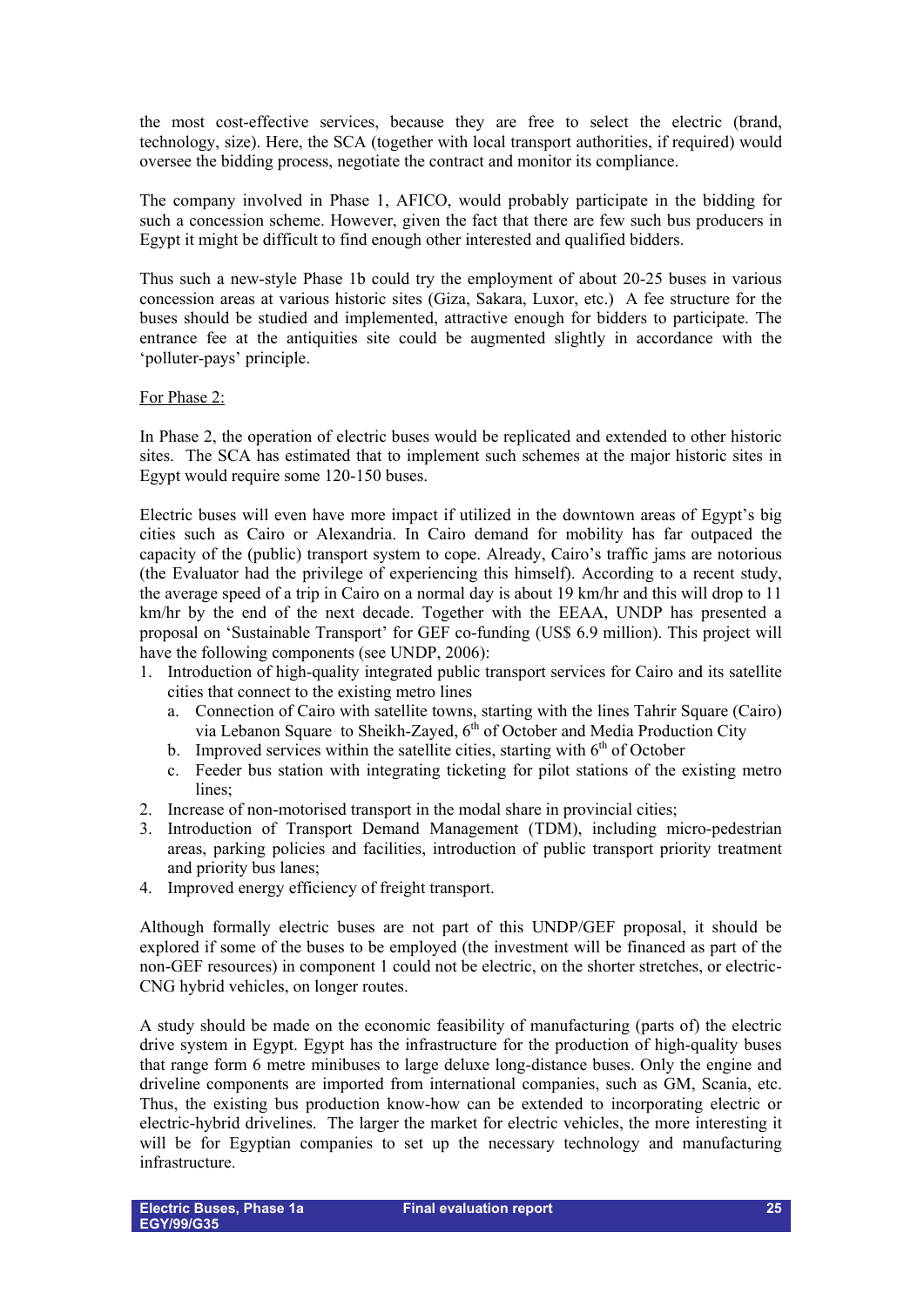## <span id="page-25-0"></span>*3.2.2 Lessons learned*

- 1) Through the course of the project there have been many *delays*, of which some could have been avoided and others not. For example, the issue with customs could have been avoided with proper planning and communications, as it does not make sense that SFD, a government agency, has to pay money to Customs, another government agency, for a government-funded programme.
- 2) Especially the first bus has been hit by system failures. According to the impact study (NGM, 2003), the long waiting storage period (in which apparently dust settled in the filters and electric engine) caused failure of proper operation of the engine. Continuation of operation implied further damage and in the end the engine had to be sent back to NGM to re-build. According to the operators of the buses in Luxor, the vehicles were designed for operation in USA rather than in Egypt, but the ambient conditions of high dust and heat (reaching over  $40^{\circ}$ C in the summer period) affect the buses performances. The operators mentioned that small modifications had to be made (e.g. changing the position of the compressor in the bus, so that less dust enters) in both buses. The first bus continues to be causing problems apparently. One reason also is that the second bus's design is a bit different and seems to be sturdier built.
- 3) The lesson learnt here is that with introducing new technology in a country, such as electric vehicles, unexpected issues will occur. Testing the buses at various sites (Giza, Luxor) under different conditions enabled to determine the required specifications adjusted to suit the Egyptian environment. This is a learning process also, in which Egyptian technicians gained a first experience by fixing problems on-site. The Evaluator suggests that such invaluable lessons learned are taking into account should the programme move to a follow-up phase.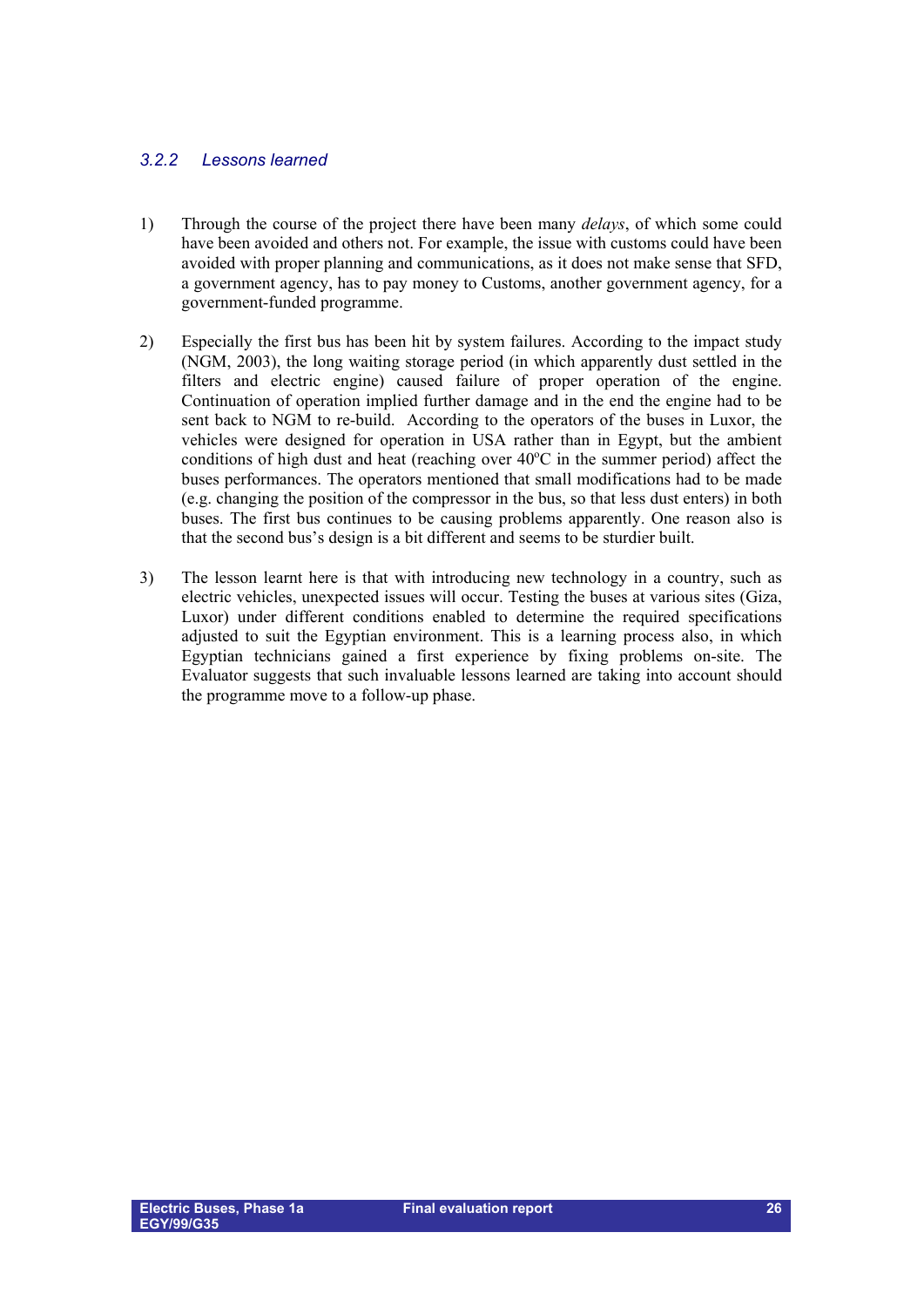# <span id="page-26-0"></span>**ANNEX A. TERMS OF REFERENCE**

### **UNDP/GEF Project**

## **"Introduction of Viable Electric and Hybrid-Electric Bus Technology in Egypt-Phase I"**

### **1. Introduction:**

The Monitoring and Evaluation Policy (M&E Policy) at the project level in UNDP/GEF has four objectives:

a) to monitor and evaluate results and impacts; b) to provide a basis for decision making on necessary amendments and improvements; c) to promote accountability for resource use; d) to document, provide feedback on, and disseminate lessons learned. A mix of tools is used to ensure effective Project monitoring and evaluation. These might be applied continuously throughout the lifetime of the project e.g. periodic monitoring of indicators – or as specific time-bound exercise such as mid-term reviews, audit reports and final evaluations.

In accordance with UNDP/GEF Monitoring and Evaluation policies and procedures, all regular and medium-sized projects supported by the GEF should undergo a final evaluation upon completion of implementation. A final evaluation of a GEF-funded project (or previous phase) is required before a concept proposal for additional funding (or subsequent phases of the same project) can be considered for inclusion in a GEF work program. However, a final evaluation is not an appraisal of the follow-up phase.

Final evaluations are intended to assess the relevance, performance and success of the projects. It looks at early signs of potential impact and sustainability of results, including the contribution to capacity development and the achievement of global environmental goals. It will also identify/document lessons learned and make recommendations that might improve the design and implementation of other UNPD/GEF projects.

## **2. Project Objectives**

The overall objective of the project is to introduce to Egypt a viable electric, hybrid-electric, and eventually fuel cell technology program, that would have significant benefits and sustainability in various segments of the country. The project will contribute to the long-term reduction of low emission bus system, to the enhancement of Egypt's technological competitiveness and to job creation. This will be applied to antiquity sites starting with the Giza plateau as well as the Cairo public ground transport sector. The project was proposed to be a multi-year, multi-phase plan reducing the pollution in Egypt and meeting some of the objectives of Egypt Vision 2017. The current phase I(a) encompasses six tasks aimed at addressing specific operational technology questions, testing a bus in various sites in Egypt, conducting economic, environmental and societal studies, providing training to managers, engineers, and technicians. Two electric buses will be used to perform the six tasks outlined here. By the end of Phase I(a), a technology transfer and commercialization plan will exist, based on real demonstration routes.

## **3. Project Description**

This final evaluation covers only the Phase I(a) which encompasses six tasks aimed at addressing specific operational technology questions, testing a bus in various sites in Egypt, conducting economic, environmental, and societal studies, providing training to managers, engineers, and technicians, and developing the scope and proposal for stage (b) of Phase I. Two electric buses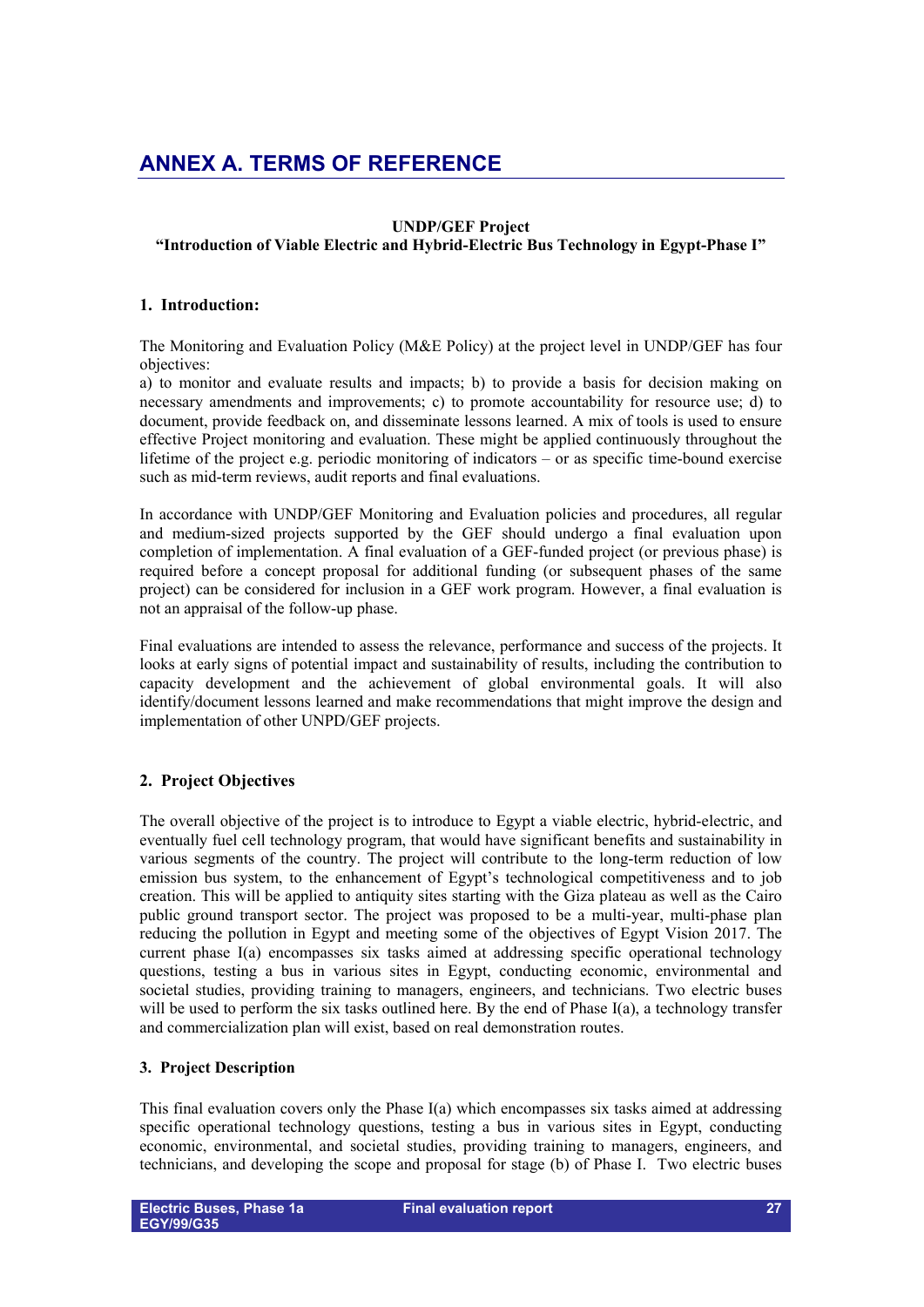were used to perform the six tasks in Egypt outlined in the project document. The follow-on stage, Phase I (b), should have involved the completion of the pilot project demonstration whereby the remaining 22 buses with various hybrid configurations will be brought to Egypt and placed at various sites. By the end of Phase I, a technology transfer and commercialization plan will exist, based on real demonstration bus routes, for production of viable electric and hybridelectric buses in Egypt. This will enable the expansion of the bus routes and the addition of new routes in other historic sites, in Greater Cairo, and in other major cities.

## **4. Objectives of the evaluation**

The evaluation of UNDP/GEF project *"*Introduction of Viable Electric and Hybird Electric Bus Technology in Egypt*"* is initiated by the UNDP Egypt and it is being undertaken in accordance with the UNDP/GEF Project Monitoring and Evaluation Policy)<sup>16</sup>. The principal purpose of the project evaluation is to assess the project results and impacts as required by the UNDP/GEF Monitoring and Evaluation Policy.

The Final Evaluation Report should include the following dimensions:

- Assessment of the achieved progress since project formulation and project implementation compliance to project objectives.
- Recommendations to the Egyptian Government on how to ensure sustainability of the initiative, modality of execution and extension of the service to all areas of antiquities;
- Extracting lessons learned that could be valuable in other countries and finding best practices that could be applied in similar projects or project approaches;
- Recommendations on developing further project proposals to international institutions in the field of clean buses technology in Egypt.

Main stakeholders in the evaluation process are UNDP Egypt, Ministry of Environment and the project implementing institution Social Fund for Development as well as the Supreme Council of Antiquities as the end user.

## **5. Products expected from the evaluation**

The key product expected from this outcome evaluation is a comprehensive analytical report in English that should, at least, include the following contents:

- Executive summary
- **Introduction**
- The Project and its development context;
- Key findings and conclusions
- Recommendations
- Lessons Learnt
- Annexes: TOR, field visits, people interviewed, documents reviewed, etc.

Annex B includes detailed description of the Table of Content

## *Other specifications:*

The length of the report shall not exceed 50 pages in total

Timeframe for submission of first draft of the report: 2 weeks from the end of the mission.

<span id="page-27-0"></span>Se[e http://thegef.org/MonitoringandEvaluation/MEPoliciesProcedures/mepoliciesprocedures.html](http://thegef.org/MonitoringandEvaluation/MEPoliciesProcedures/mepoliciesprocedures.html)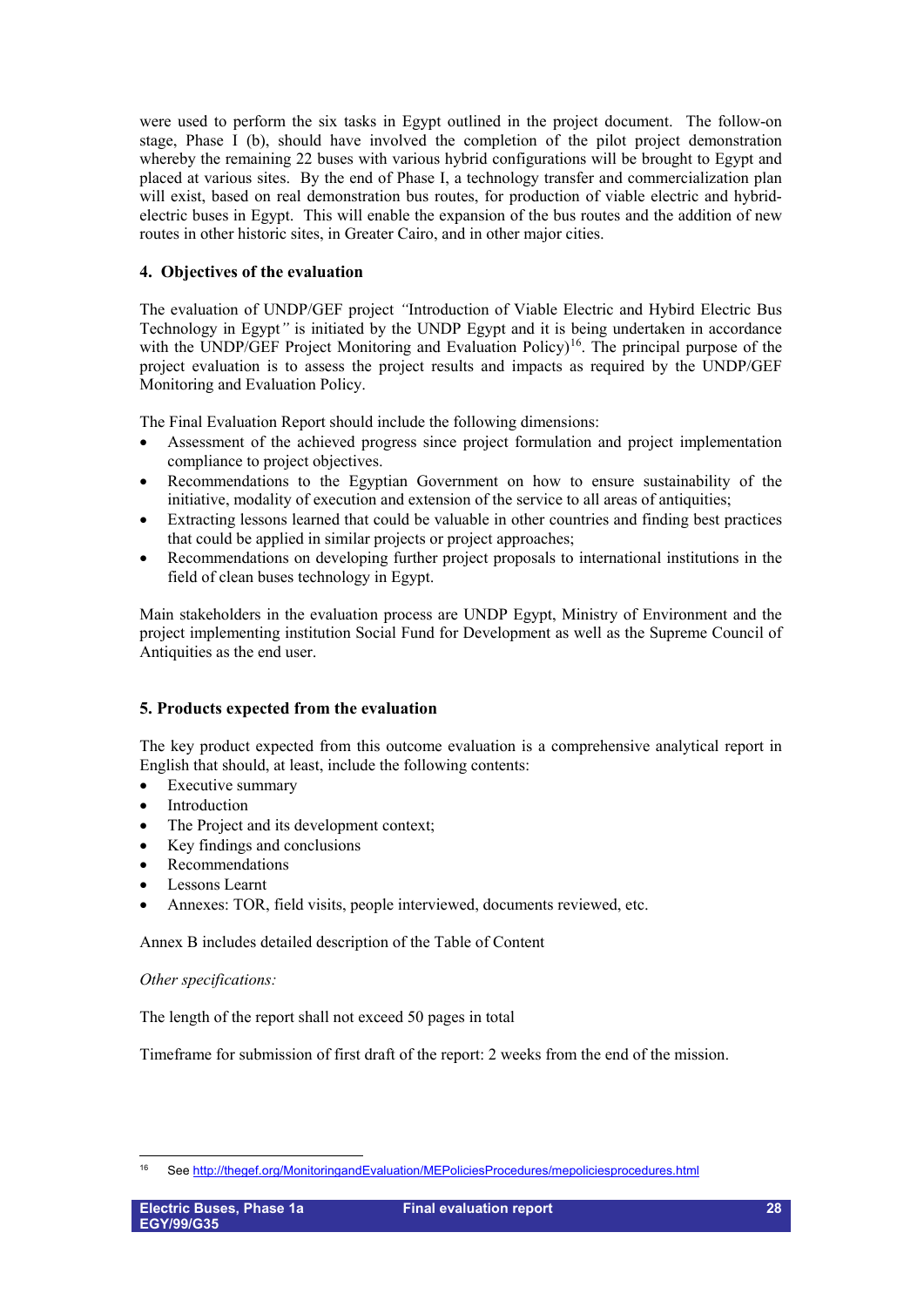## **6. Methodology or evaluation approach**

The methodology that will be used by the evaluation team should be presented in the report in detail. It shall include scrupulous information on:

- Documentation review, (the list of documentation to be reviewed is included in the Annex C to the Terms of Reference);
- Interviews held:
- Field visits:
- Participatory techniques and other approaches for the gathering and analysis of data;

## **7. Qualifications:**

An independent international expert will conduct the evaluation that should not have participated in the project preparation and/or implementation and should not have conflict or interest with project related activities. The expert will be responsible for conducting a mission to Egypt to meet with the stakeholders, visit the site and will be responsible drafting the report

The consultant should possess the following qualifications:

- Advanced degree in climate change related studies including mechanical/industrial engineering, energy, etc
- At least 10 years of work experience in related field, including project evaluation experience
- Familiar with Hybrid Electric Buses technology
- Familiar with GEF-UNDP rules and regulation and prior evaluation experience with GEF projects will be an asset
- Strong analytical skills Fluent in English language

## **8. Implementation arrangements**

The UNDP Egypt will be responsible for liaising with the project team to set up stakeholder interviews, arrange field visits, coordinate with the Government and ensure the timely provision of per diems and travel arrangements.

The activity and timeframe are broken down as follows:

| <b>Activity</b>                                                   | Timeframe and responsible party             |
|-------------------------------------------------------------------|---------------------------------------------|
| desk review                                                       | 3 working days by the international expert, |
| Mission to Egypt including field visits interviews 5 working days |                                             |
| to the stakeholder                                                |                                             |
| Writing draft report                                              | 6 working days                              |
| Finalization of the evaluation report (incorporating              | 3 working days                              |
| comments received on first draft)                                 |                                             |

## **9. Scope of the evaluation – specific issues to be addressed**

The scope of evaluation includes 2 principal components:

- Analysis of the attainment of global environment objectives, outcomes, impacts, project objectives and delivery and completion of project outputs (based on indicators);
- Evaluation of project achievements according to GEF Project Review Criteria:
	- o Implementation approach;
	- Country ownership/driveness:
	- o Stakeholder participation/Public involvement;
	- o Sustainability;
	- o Replication approach;
	- o Financial planning;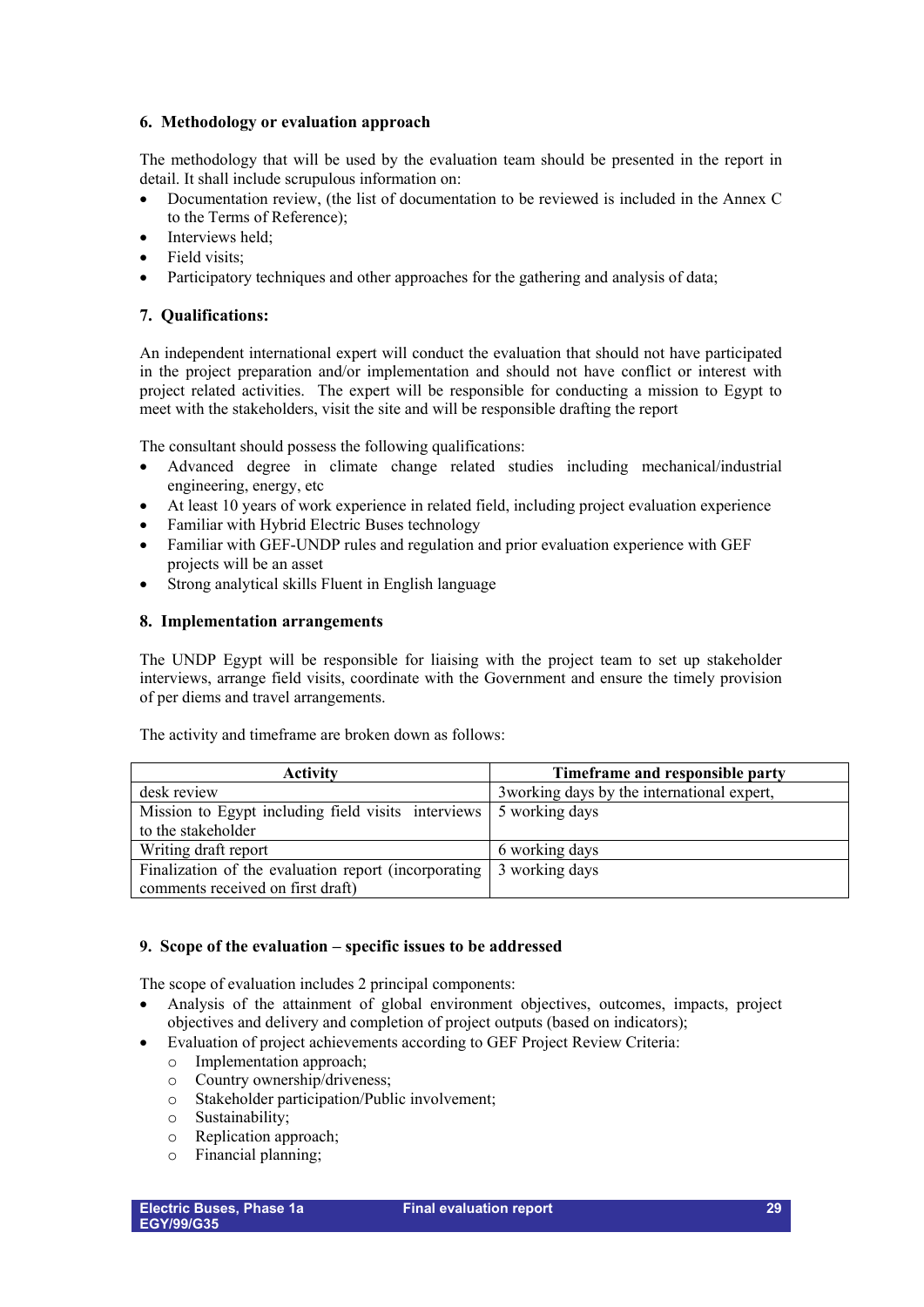- o Cost-effectiveness;
- o Monitoring and evaluation.

Below a detailed description of categories of the evaluation report is given, particularly specifying the issues that are addressed under each broad category of minimum requirements set by the UNDP/GEF M&E policy.

An annex providing more detailed guidance on terminology and the GEF Project review Criteria is an integral part of this ToRs and are provided in Annex A. Annex B gives more detailed specification on the Scope of the Evaluation Report.

#### **10. Terms of Reference Annexes**

| Annex A: | Terminology in the GEF guidelines to Terminal Evaluation |
|----------|----------------------------------------------------------|
| Annex B: | The Scope of the Evaluation Report                       |
| Annex C: | List of Documents to be reviewed by the Evaluators       |

#### **Annex A. Explanation on Terminology Provided in the GEF Guidelines to Terminal Evaluations**

**Implementation Approach** includes an analysis of the project's logical framework, adaptation to changing conditions (adaptive management), partnerships in implementation arrangements, changes in project design, and overall project management.

Some elements of an effective implementation approach may include:

- The logical framework used during implementation as a management and M&E tool
- **Effective partnerships arrangements established for implementation of the project with** relevant stakeholders involved in the country/region
- Lessons from other relevant projects (e.g., same focal area) incorporated into project implementation
- Feedback from M&E activities used for adaptive management.

**Country Ownership/Driveness** is the relevance of the project to national development and environmental agendas, recipient country commitment, and regional and international agreements where applicable. Project Concept has its origin within the national sectoral and development plans

Some elements of effective country ownership/driveness may include:

- Project Concept has its origin within the national sectoral and development plans<br>
Outcomes (or notential outcomes) from the project have been incorporated into
- Outcomes (or potential outcomes) from the project have been incorporated into the national sectoral and development plans
- Relevant country representatives (e.g., governmental official, civil society, etc.) are actively involved in project identification, planning and/or implementation
- The recipient government has maintained financial commitment to the project
- The government has approved policies and/or modified regulatory frameworks in line with the project's objectives

For projects whose main focus and actors are in the private-sector rather than public-sector (e.g., IFC projects), elements of effective country ownership/driveness that demonstrate the interest and commitment of the local private sector to the project may include:

 The number of companies that participated in the project by: receiving technical assistance, applying for financing, attending dissemination events, adopting environmental standards promoted by the project, etc.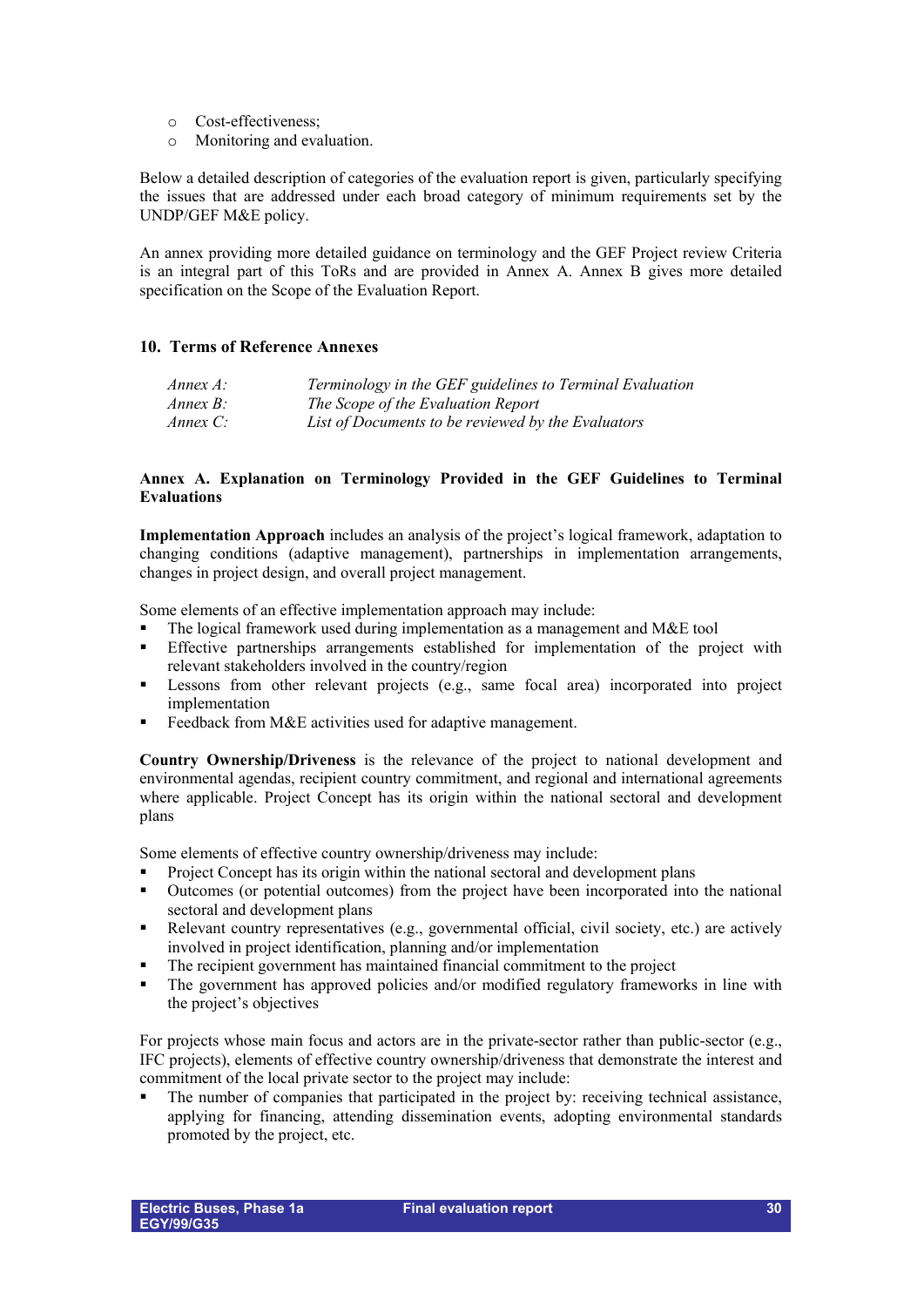- Amount contributed by participating companies to achieve the environmental benefits promoted by the project, including: equity invested, guarantees provided, co-funding of project activities, in-kind contributions, etc.
- **Project's collaboration with industry associations**

**Stakeholder Participation/Public Involvement** consist of three related, and often overlapping processes: information dissemination, consultation, and "stakeholder" participation. Stakeholders are the individuals, groups, institutions, or other bodies that have an interest or stake in the outcome of the GEF-financed project. The term also applies to those potentially adversely affected by a project.

Examples of effective public involvement include:

Information dissemination

Implementation of appropriate outreach/public awareness campaigns

Consultation and stakeholder participation

 Consulting and making use of the skills, experiences and knowledge of NGOs, community and local groups, the private and public sectors, and academic institutions in the design, implementation, and evaluation of project activities

Stakeholder participation

- Project institutional networks well placed within the overall national or community organizational structures, for example, by building on the local decision making structures, incorporating local knowledge, and devolving project management responsibilities to the local organizations or communities as the project approaches closure
- Building partnerships among different project stakeholders
- Fulfillment of commitments to local stakeholders and stakeholders considered to be adequately involved.

**Sustainability** measures the extent to which benefits continue, within or outside the project domain, from a particular project or program after GEF assistance/external assistance has come to an end. Relevant factors to improve the sustainability of project outcomes include:

- Development and implementation of a sustainability strategy**.**
- Establishment of the financial and economic instruments and mechanisms to ensure the ongoing flow of benefits once the GEF assistance ends (from the public and private sectors, income generating activities, and market transformations to promote the project's objectives).
- Development of suitable organizational arrangements by public and/or private sector**.**
- Development of policy and regulatory frameworks that further the project objectives**.**
- Incorporation of environmental and ecological factors affecting future flow of benefits.
- Development of appropriate institutional capacity (systems, structures, staff, expertise, etc.) **.**
- $\blacksquare$  Identification and involvement of champions (i.e. individuals in government and civil society who can promote sustainability of project outcomes)**.**
- Achieving social sustainability, for example, by mainstreaming project activities into the economy or community production activities**.**
- Achieving stakeholders consensus regarding courses of action on project activities.

**Replication approach**, in the context of GEF projects, is defined as lessons and experiences coming out of the project that are replicated or scaled up in the design and implementation of other projects. Replication can have two aspects, replication proper (lessons and experiences are replicated in different geographic area) or scaling up (lessons and experiences are replicated within the same geographic area but funded by other sources). Examples of replication approaches include: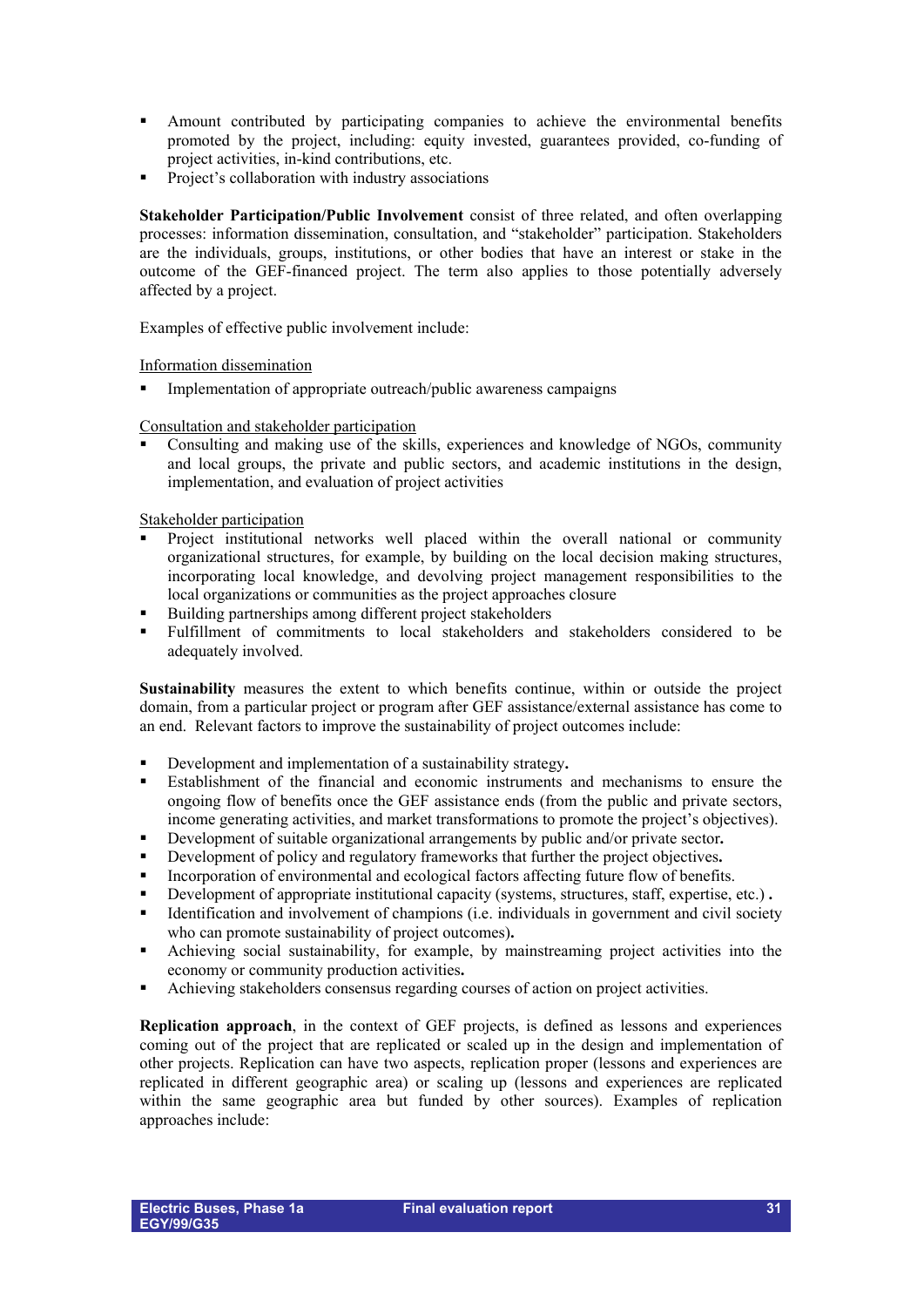- Knowledge transfer (i.e., dissemination of lessons through project result documents, training workshops, information exchange, a national and regional forum, etc).
- Expansion of demonstration projects.
- Capacity building and training of individuals, and institutions to expand the project's achievements in the country or other regions.
- Use of project-trained individuals, institutions or companies to replicate the project's outcomes in other regions.

**Financial Planning** includes actual project cost by activity, financial management (including disbursement issues), and co-financing. If a financial audit has been conducted the major findings should be presented in the TE.

Effective financial plans include:

- Identification of potential sources of co-financing as well as leveraged and associated financing*[17](#page-31-0)*.
- Strong financial controls, including reporting, and planning that allow the project management to make informed decisions regarding the budget at any time, allows for a proper and timely flow of funds, and for the payment of satisfactory project deliverables
- Due diligence due diligence in the management of funds and financial audits.

*Co financing includes:* Grants, Loans/Concessional (compared to market rate), Credits, Equity investments, In-kind support, Other contributions mobilized for the project from other multilateral agencies, bilateral development cooperation agencies, NGOs, the private sector and beneficiaries. Please refer to Council documents on co-financing for definitions, such as GEF/C.20/6.

*Leveraged resources* are additional resources—beyond those committed to the project itself at the time of approval—that are mobilized later as a direct result of the project. Leveraged resources can be financial or in-kind and they may be from other donors, NGO's, foundations, governments, communities or the private sector. Please briefly describe the resources the project has leveraged since inception and indicate how these resources are contributing to the project's ultimate objective.

**Cost-effectiveness** assesses the achievement of the environmental and developmental objectives as well as the project's outputs in relation to the inputs, costs, and implementing time. It also examines the project's compliance with the application of the incremental cost concept. Costeffective factors include:

- Compliance with the incremental cost criteria (e.g. GEF funds are used to finance a component of a project that would not have taken place without GEF funding.) and securing co-funding and associated funding.
- The project completed the planned activities and met or exceeded the expected outcomes in terms of achievement of Global Environmental and Development Objectives according to schedule, and as cost-effective as initially planned.
- The project used either a benchmark approach or a comparison approach (did not exceed the costs levels of similar projects in similar contexts)

**Monitoring & Evaluation**. Monitoring is the periodic oversight of a process, or the implementation of an activity, which seeks to establish the extent to which inputs, work schedules, other required actions and outputs are proceeding according to plan, so that timely action can be taken to correct the deficiencies detected. Evaluation is a process by which program inputs, activities and results are analyzed and judged explicitly against benchmarks or baseline conditions using performance indicators. This will allow project managers and planners to make decisions based on the evidence of information on the project implementation stage, performance indicators, level of funding still available, etc, building on the project's logical framework.

<span id="page-31-0"></span><sup>&</sup>lt;u>.</u>  $17$  Please refer to Council documents on co-financing for definitions, such as GEF/C.20/6. The following page presents a table to be used for reporting co-financing.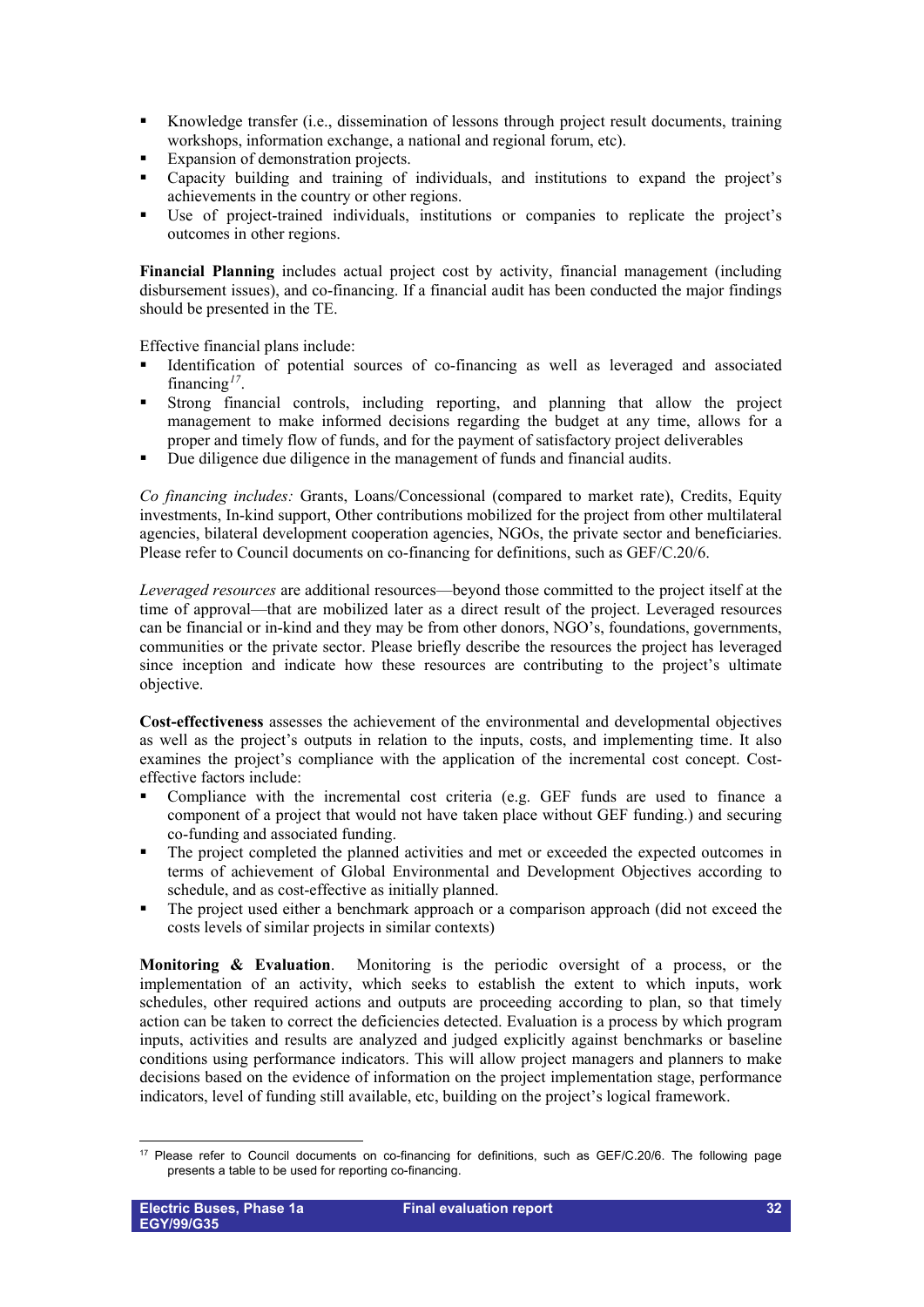Monitoring and Evaluation includes activities to measure the project's achievements such as identification of performance indicators, measurement procedures, and determination of baseline conditions. Projects are required to implement plans for monitoring and evaluation with adequate funding and appropriate staff and include activities such as description of data sources and methods for data collection, collection of baseline data, and stakeholder participation. Given the long-term nature of many GEF projects, projects are also encouraged to include long-term monitoring plans that are sustainable after project completion.

#### **Financial Planning and Co-financing**

|                                                                                   | IA own<br><b>Financing</b><br>(mill US\$) |        | Government<br>(mill US\$) |        | Other*<br>(mill US\$) |        | <b>Total</b><br>(mill US\$) |               | <b>Total</b><br><b>Disbursement</b><br>(mill US\$) |  |
|-----------------------------------------------------------------------------------|-------------------------------------------|--------|---------------------------|--------|-----------------------|--------|-----------------------------|---------------|----------------------------------------------------|--|
| Co financing<br>(Type/Source)                                                     |                                           | Actual | <b>Planned</b>            | Actual | <b>Planned</b>        | Actual | <b>Planned</b>              | <b>Actual</b> | <b>Planned</b>                                     |  |
| Grants<br>$\overline{\phantom{m}}$                                                |                                           |        |                           |        |                       |        |                             |               |                                                    |  |
| Loans/Conc<br>$\equiv$<br>essional<br>(compared<br>to market<br>rate)             |                                           |        |                           |        |                       |        |                             |               |                                                    |  |
| Credits<br>$\overline{\phantom{m}}$                                               |                                           |        |                           |        |                       |        |                             |               |                                                    |  |
| Equity<br>$\qquad \qquad -$<br>investments<br>In-kind<br>$\overline{\phantom{m}}$ |                                           |        |                           |        |                       |        |                             |               |                                                    |  |
| support                                                                           |                                           |        |                           |        |                       |        |                             |               |                                                    |  |
| Other $(*)$<br>$\overline{\phantom{m}}$                                           |                                           |        |                           |        |                       |        |                             |               |                                                    |  |
| Totals                                                                            |                                           |        |                           |        |                       |        |                             |               |                                                    |  |

\* Other is referred to contributions mobilized for the project from other multilateral agencies, bilateral development cooperation agencies, NGOs, the private sector and beneficiaries.

#### **Leveraged Resources**

Leveraged resources are additional resources—beyond those committed to the project itself at the time of approval—that are mobilized later as a direct result of the project. Leveraged resources can be financial or in-kind and they may be from other donors, NGO's, foundations, governments, communities or the private sector. Please briefly describe the resources the project has leveraged since inception and indicate how these resources are contributing to the project's ultimate objective.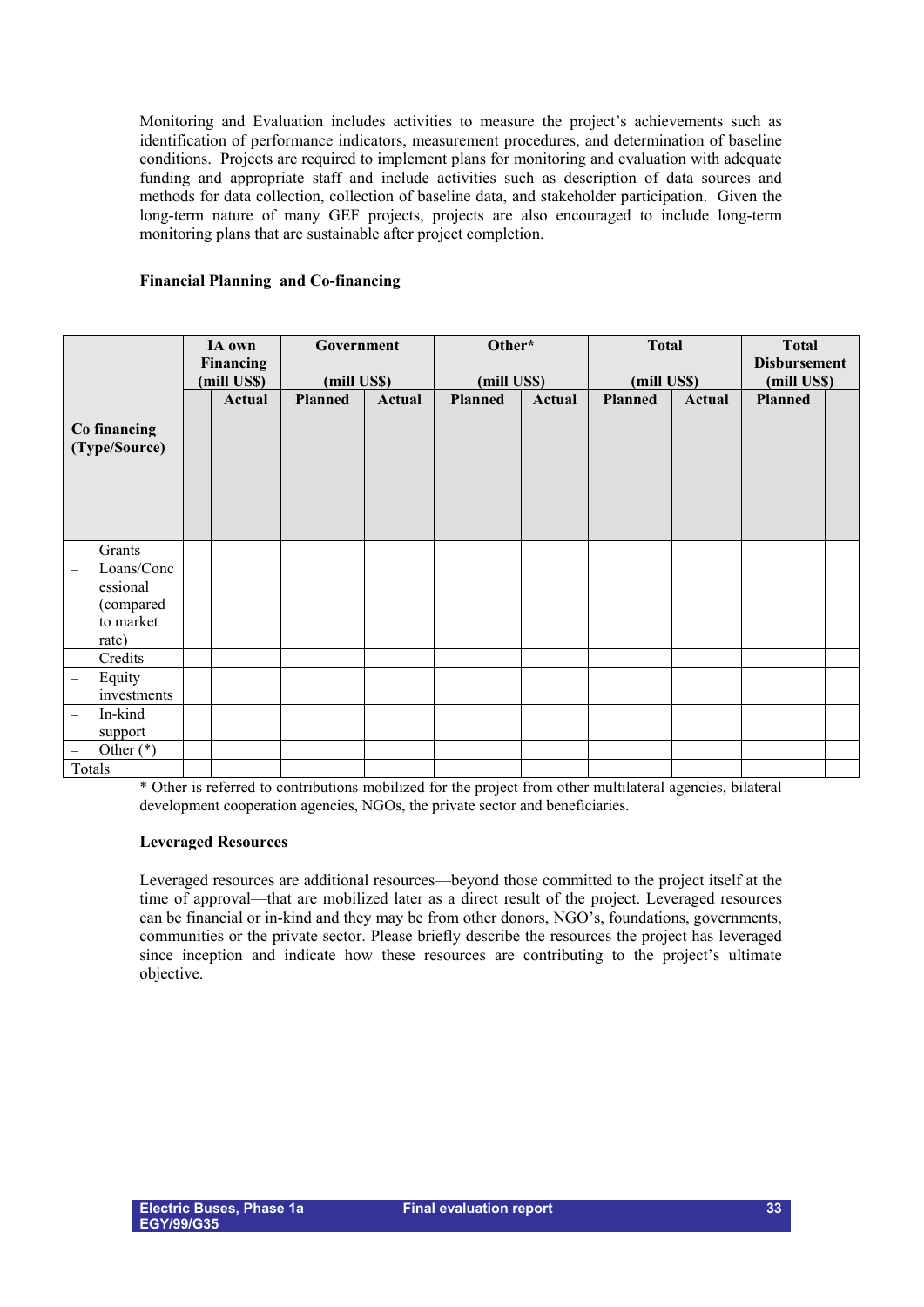### **Annex B: The Scope of the Evaluation Report**.

#### *1. Executive summary*

- Brief description of the project
- Context and purpose of the evaluation
- Concise summary of the findings and conclusions

#### *2. Introduction*

- Purpose of the evaluation
- Key issues addressed
- Methodology and evaluation
- Structure of the evaluation

#### *3. The project and its development context*

- Project start and duration
- Problems that the project seeks to address
- Immediate and development objectives of the project
- Main stakeholders
- Results expected

#### *4. Findings and Conclusions*

In addition to a descriptive assessment, all **criteria marked with (R) should be rated** using the following divisions: Highly satisfactory, Satisfactory, Marginally Satisfactory, Unsatisfactory

#### 4.1 Project formulation

- Conceptualization/Design (R). This should assess the approach used in design and an appreciation of the appropriateness of problem conceptualization and where the selected intervention strategy addressed the root causes and principal threats in the project area. It should also include an assessment of the logical framework and whether the different project components and activities proposed to achieve the objective were appropriate, viable and corresponded to contextual, institutional, legal and regulatory settings of the project. It should also assess the indicators defined for guiding implementation and measurement of achievement and whether lessons from other relevant projects (e.g. same focal area) were incorporated into project design.
- Country-ownership/Driveness. Assess the extent to which the project idea/conceptualization had its origin within national, sectoral, and the development plans and focuses on national environment and development interests
- Stakeholder participation (R). Assess information dissemination, consultation and "stakeholder" participation in design stages.
- Replication approach. Determine the ways in which lessons and experiences coming out of the project were/are to be replicated or scaled up in the design and implementation of other projects (this also relates to actual practices undertaken during implementation)
- Other aspects to assess in the review of Project formulation approaches would be UNDP comparative advantage as Implementing Agency for this project; the consideration of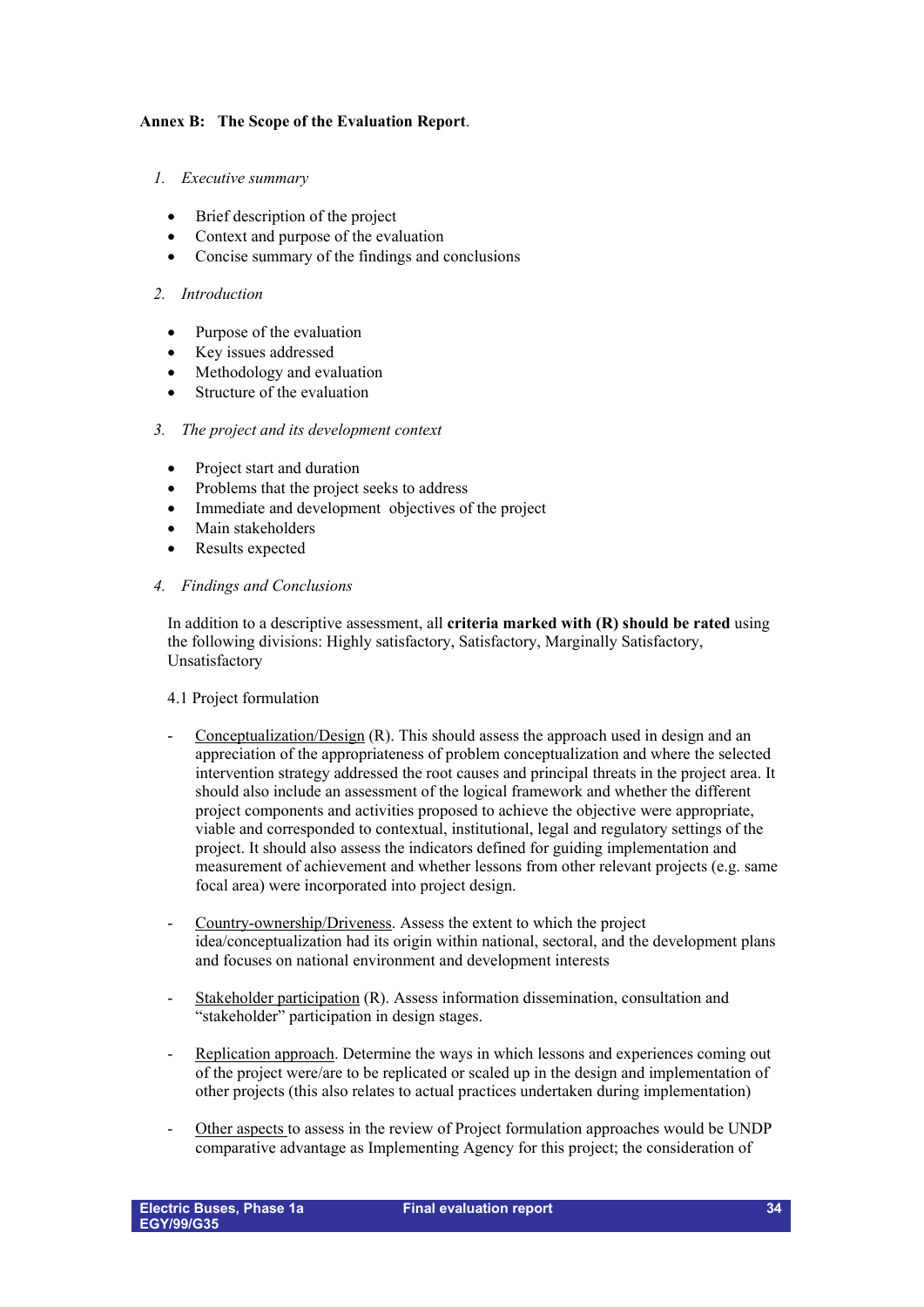linkages between projects and other interventions within the sector and the definition of clear and appropriate management arrangements at the design state.

#### Project implementation

Implementation Approach (R). This should include assessments of the following aspects:

- (i) The use of the logical framework as a management tool during implementation and any changes made to this as a response to changing conditions and/or feedback from Monitoring and Evaluation activities if required.
- (ii) Other elements that indicate adaptive management such as comprehensive and realistic work plans routinely developed that reflect adaptive management and/or; changes in management arrangements to enhance implementation.
- (iii) The project's use/establishment of electronic information technologies to support implementation, participation and monitoring, as well as other project activities.
- (iv) The general operational relationships between institutions involved and others and how these relationships have contributed to effective implementation and achievement of project objectives.
- (v) Technical capacities associated with the project and their role in project development, management and achievements.
- Monitoring and evaluation (R). Including an assessment as to whether there has been adequate periodic oversight of activities during implementation to establish the extent to which inputs, work schedules other required actions and outputs are proceeding according to the plan; whether formal evaluations have been held and whether action has been taken on the results of this monitoring oversight and evaluation reports.
- Stakeholder participation (R). This should include assessments of the mechanisms for information dissemination in project implementation and the extent of stakeholder participation in management, emphasizing the following:
	- a) the production and dissemination of the information generated by the project;
	- b) local resource users and NGO participation in project implementation and decision making and an analysis of the strengths and weaknesses of the approach adopted by the project in this arena;
	- c) the establishment of partnership and collaborative relationships developed by the project with local, national and international entities and the effects they have had on project implementation.
	- d) Involvement of government institutions in project implementation, the extent of government support for the project.
- Financial planning: There have been annual financial audits conducted during the project. These have been in the years 2003, 2004.Although the evaluation is not expected to conduct a financial audit of the project, there should be an assessment of:
	- a) the actual project cost by objectives, outputs, activities;
	- b) the cost-effectiveness of achievements;
	- c) financial management (including disbursement issues);
	- d) co-financing.
- Sustainability: Extent to which the benefits of the project will continue, within or outside the project domain, after it has come to an end. Relevant factors include, for example, development of sustainability strategy, establishment of financial and economic instruments and economic instruments and mechanisms, mainstreaming project objectives into the economy or community production activities.
- Execution and implementation modalities: This should consider the effectiveness of the UNDP counterpart and Project coordination Unit participation in selection, recruitment,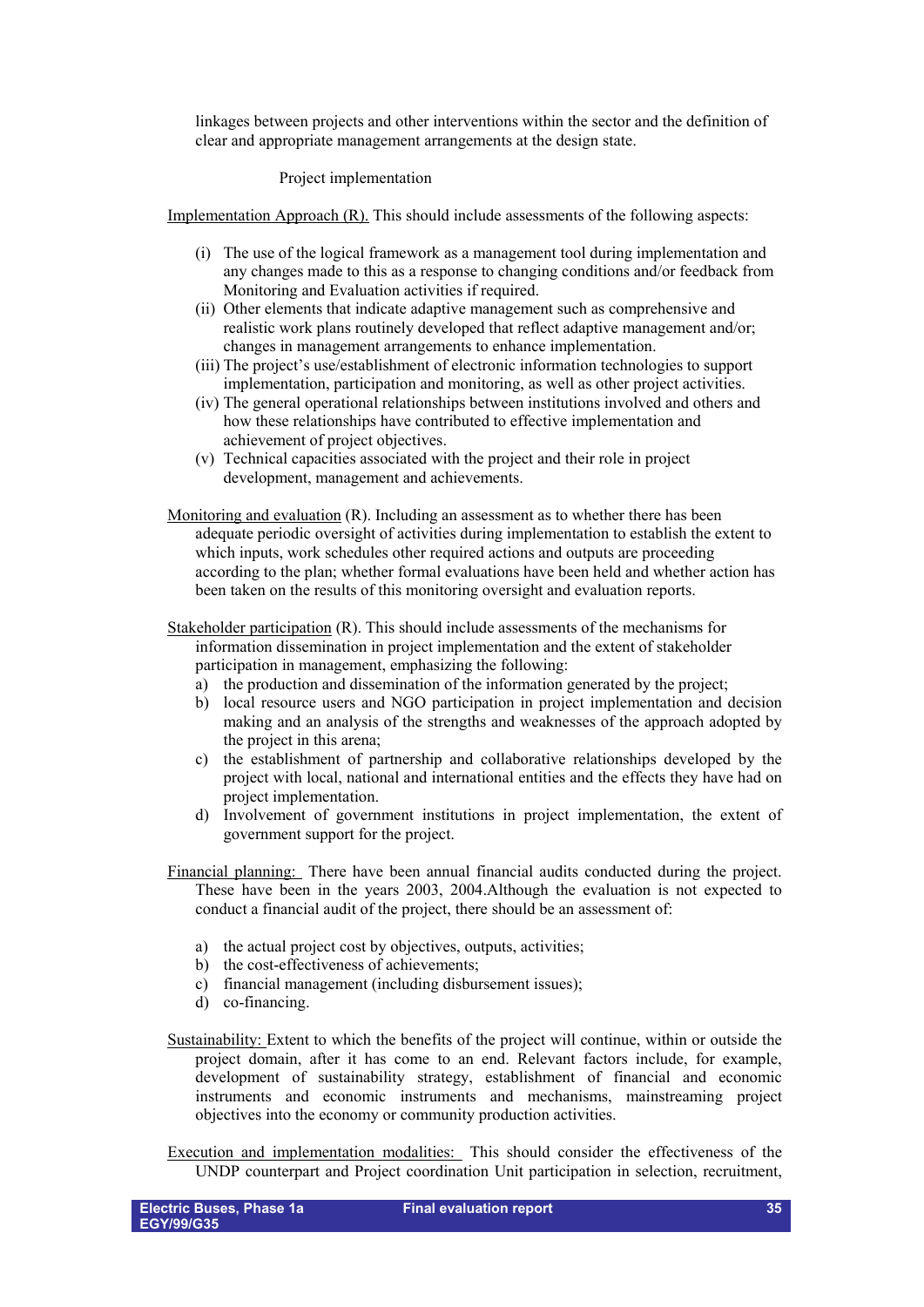assignment of experts, consultants and national counterpart staff members and in the definition of tasks and responsibilities; quantity, quality and timelines of inputs for the project with respect to execution responsibilities, enactment of necessary legislation and budgetary provisions and extent to which these may have affected implementation and sustainability of the project; quality and timeliness of inputs by UNDP and Government and other parties responsible for providing inputs to the project, and the extent to which this may have affected the smooth implementation of the project.

#### Results

- Attained of Outcomes/Achievement of objectives (R): including a description and rating of the extent to which the project's objectives (environmental and developmental) were achieved using Highly Satisfactory, Satisfactory, Marginally Satisfactory, and Unsatisfactory ratings. If the project did not establish a baseline (initial conditions), the evaluators seek to determine it through the use of special methodologies so that achievements, results and impacts can be properly established.
- The section should also include reviews of the following:
	- a) Sustainability: including and appreciation of the extent to which benefits continue, within or outside the project domain after GEF assistance/external assistance in this phase has come to and end.
	- b) Contribution to upgrading skills of the national staff.
- *5. Recommendations*
	- Corrective actions for the design, implementation, monitoring and evaluation of the project.
	- Actions to follow-up or reinforce initial benefits from the project, taking into account that UNDP, except for Environment and Energy Programme is due to phase out in the end of 2005; thus recommendations should be oriented to project stakeholders like municipalities, government institutions, NGOs and other target audiences.
	- Proposals for future directions underlining main objectives and facilities regarding sustainability, resource allocation, management and other issues on Environmental and Energy project implementation in the country.
- *6. Lessons learned*
	- This chapter should highlight the best and worst practices in addressing issues relating to relevance, performance, sustainability and success in order to be useful for other RBEC countries.
- *7. Evaluation report Annexes*
	- **Evaluation TORs**
	- **Itinerary**
	- List of persons interviewed
	- Summary of field visits
	- List of documents reviewed
	- Questionnaire used and summary of results
	- Comments by stakeholders (only in case of discrepancies with evaluation findings and conclusions)